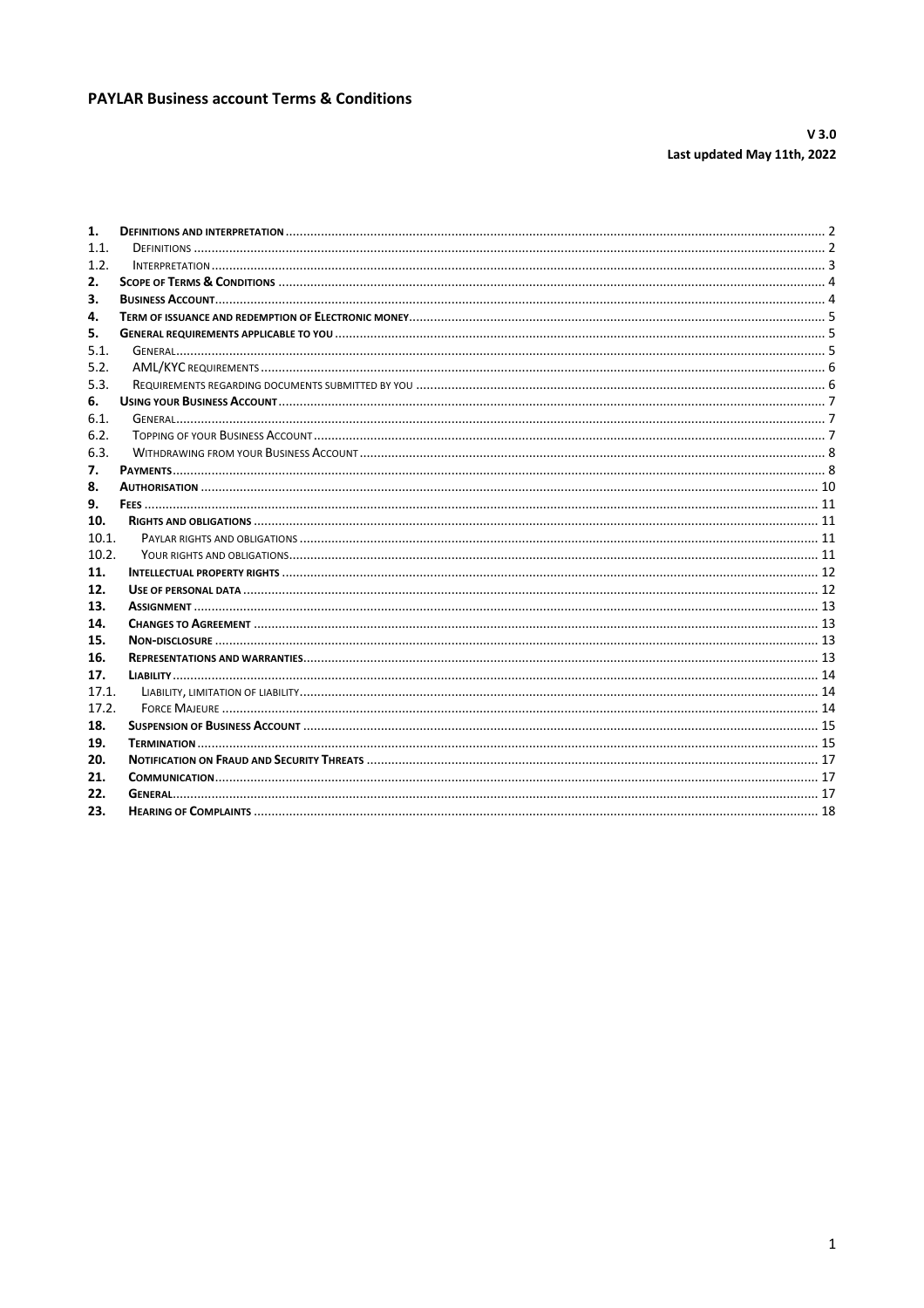#### **1. Definitions and interpretation**

#### 1.1. **Definitions**

- 1.1.1. The following capitalized definitions when used in this Agreement shall have the following meanings:
	- 1.1.1.1. **Account closing fee** has the meaning of fee payable by the Client upon closure of the Business Account.
	- 1.1.1.2. **Account opening fee** has a meaning of a fee for opening a Business Account which is pad upon a successful opening of a Business Account.
	- 1.1.1.3. **Administration fee** is deducted from the client's account for performing various administrative tasks upon request of the client or authorized third parties, including but not limited to state and municipal authorities, courts, and bailiffs.
	- 1.1.1.4. **Agreement** has the meaning set out in Article 2.2.
	- 1.1.1.5. **Balance fee** has the meaning of a fee calculated and paid daily. The daily rate is calculated using 30/360 method.
	- 1.1.1.6. **Business Day** has the meaning of any day from 9am to 5pm except Saturday, Sunday, and public holiday in Lithuania.
	- 1.1.1.7. **Business Account** has the meaning of the payment account opened by Paylar to the Client in order to use Paylar Services for business needs.
	- 1.1.1.8. **Client or you, your** has the meaning of the natural person or legal entity holding Business Account with Paylar.
	- 1.1.1.9. **Company data change fee** has the meaning of a fee deducted from the Business Account or paid separately by the Client of the Client's information requires an amendment on the Paylar payment system. The Client's information includes but is not limited to name, registration and/or business address, director, board members, shareholders, ultimate beneficial owners.
	- 1.1.1.10. **Client due diligence fee** hasthe meaning of a one-time and non-refundable payment which must be paid to Paylar upon submission of application for the opening of the Business Account before the review of your application. Payment of the Client due diligence fee does not guarantee opening of the Business Account.
	- 1.1.1.11. **Currency exchange fee** has the meaning of a fee paid by the Client for any currency conversion within the Paylar payment system.
	- 1.1.1.12. **Fee** has a meaning of a fee charged by Paylar for a Payment transaction and/or related services.
	- 1.1.1.13. **Electronic money (also referred to as funds in these Terms & Conditions)** has the meaning of electronically stored value corresponding to the par value of the funds stored in Paylar clients' funds bank account represented by a claim against Paylar.
	- 1.1.1.14. **Fraud** has the meaning set out in Article 20.2.
	- 1.1.1.15. **Internal payment** has the meaning of a Payment executed inside the Paylar payment system.
	- 1.1.1.16. **Minimal Account Balance** has the meaning of an amount of funds agreed by the Parties which the Client undertakes to hold in the Client's Paylar account at all times. Outgoing payment orders shall not be executed, if such payment, including payment commission would result in the balance below the Minimal Account Balance. Paylar has the right to deduct Monthly account maintenance fee and other fees from the Client's account even if the balance is equal to or less than Minimal Account Balance.
	- 1.1.1.17. **Monthly account maintenance fee** has the meaning of the fee payable by the Client to Paylar each month for the use of Paylar Services. Monthly account maintenance fee shall be automatically deducted from the Business Account for the previous month at 01:00 CET on the first calendar day of every month. If the Business Account balance is lower than the Monthly account maintenance fee, the outstanding amount shall be deducted from the future balance. If the account is opened after the 15th day of the previous month, the Account opening fee is deducted only the next month.
	- 1.1.1.18. **Paylar** has the meaning of trademark registered by UAB Uplata EU and is used to market services provided under this Agreement and beyond the scope thereof.
	- 1.1.1.19. **Paylar, Uplata EU, we or us** has the meaning of UAB UPLATA EU, a limited liability company organized and existing under the laws of the Republic of Lithuania, registration code 305182887, having its registered office Žygimanto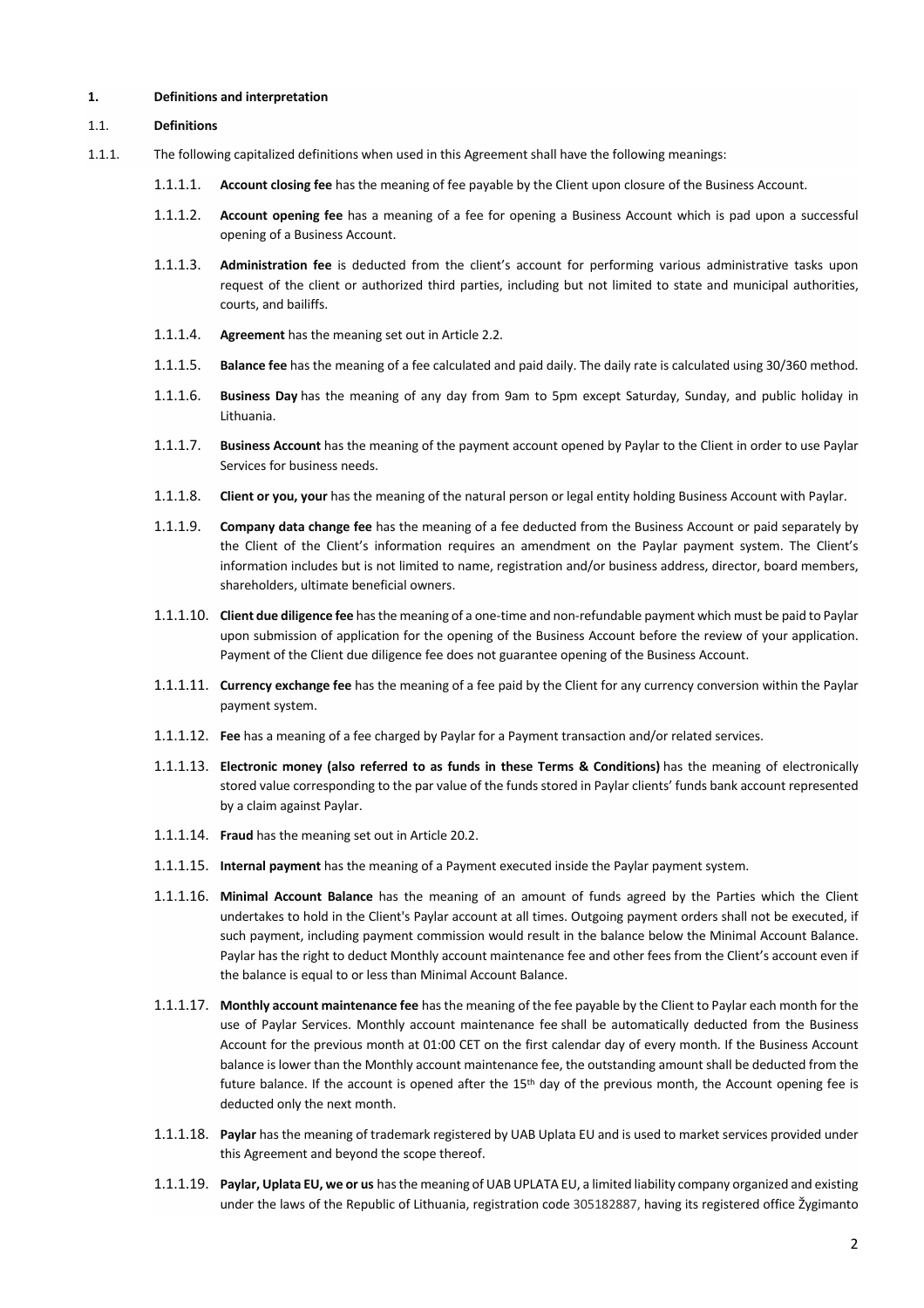Liauksmino str. 3A-4, 01100, Vilnius, Lithuania and holding unlimited electronic money institution license No 51 issued by the Lithuanian financial supervisory authority Bank of Lithuania (Gedimino av. 6, 01103 Vilnius, Lithuania; email: info@lb.lt, frpt@lb.lt), as of 5 March 2019 (https://www.lb.lt/lt/frdlicencijos/view\_license?id=1855).

- 1.1.1.20. **Paylar payment system** has the meaning of a software owned and operated by UAB UPLATA EU under Paylar trademark, designed for the Clients to access the Business Account, send, and receive Payments.
- 1.1.1.21. **Payment modification/recall fee** has the meaning of a payable by the Client upon the request for recall or modification of the Payment order , which is submitted, but not yet executed.
- 1.1.1.22. **Personalized Security Features** has the meaning of personalized one-time code provided Paylar to the Client for the purpose of accessing Business Account and/or authorising Payment Orders. Paylar shall be entitled to decide on the type of Personalized Security Features to be issued and may change it at any time necessary.
- 1.1.1.23. **Parties** have the meaning of Paylar and the Client.
- 1.1.1.24. **Payment** has the meaning of an act initiated by the payer of placing, transferring, or withdrawing Electronic Money, irrespective of any underlying obligations between the payer and the payee.
- 1.1.1.25. **Payment Order** has the meaning of an instruction by you to Paylar requesting the execution of a Payment.
- 1.1.1.26. **Security Threat** has the meaning set out in Article 20.3.
- 1.1.1.27. **Services** has the meaning of services provided by us to the Client under the Agreement. Paylar will provide to the Client the following services:
	- (a) opening of Business Account with a dedicated IBAN. Business Account enables the Client to perform the following:
	- i. execution of direct debits, including one-off direct debits;
	- ii. execution of payment transactions through a payment card or similar device;
	- iii. execution of credit transfers, including standing offers;
	- iv. Currency exchange with the Business Account,
	- (b) issuance of Electronic money to Business Account (and respectively withdrawal from).
- 1.1.1.28. **SEPA Payment Order** has the meaning of a Payment in EUR within the SEPA area.
- 1.1.1.29. **Signed account statement fee** has the meaning of a payable by the Client upon the request for a signed Business Account statement in hard copy to be sent to the Client by post or courier.
- 1.1.1.30. **Signed Paymentstatement fee** hasthe meaning of a payable by the Client upon the request for a signed Payment statement/confirmation to be sent to the Client by email.
- 1.1.1.31. **SWIFT Payment Order** has the meaning of any other Payment than the Internal payment and SEPA Payment Order.
- 1.1.1.32. **Terms & Conditions** has the meaning of the terms and conditions set out herein and which forms a part of the Agreement.
- 1.1.1.33. **Unique Identifier** has the meaning of a combination of letters, numbers or symbols specified to the payment services user by the payment services provider and to be provided by the payment services user to identify unambiguously another payment services user and/or the payment account of that other payment services user for the Payment or an email of other Paylar client when the Payment is initiated within Paylar payment system.
- 1.1.1.34. **Website** has the meaning of the website available at www.paylar.com.
- 1.1.1.35. **Yearly account maintenance fee** has the meaning of a fee payable by the Client for the previous year at 01:00 CET on the first calendar day of every new year. If the Business Account balance is lower than the Yearly account maintenance fee, the outstanding amount shall be deducted from the future balance.

#### 1.2. **Interpretation**

1.2.1. References to Sections and Articles, unless stated or the context required otherwise, shall be construed as references to Sections and Articles of these Terms & Conditions.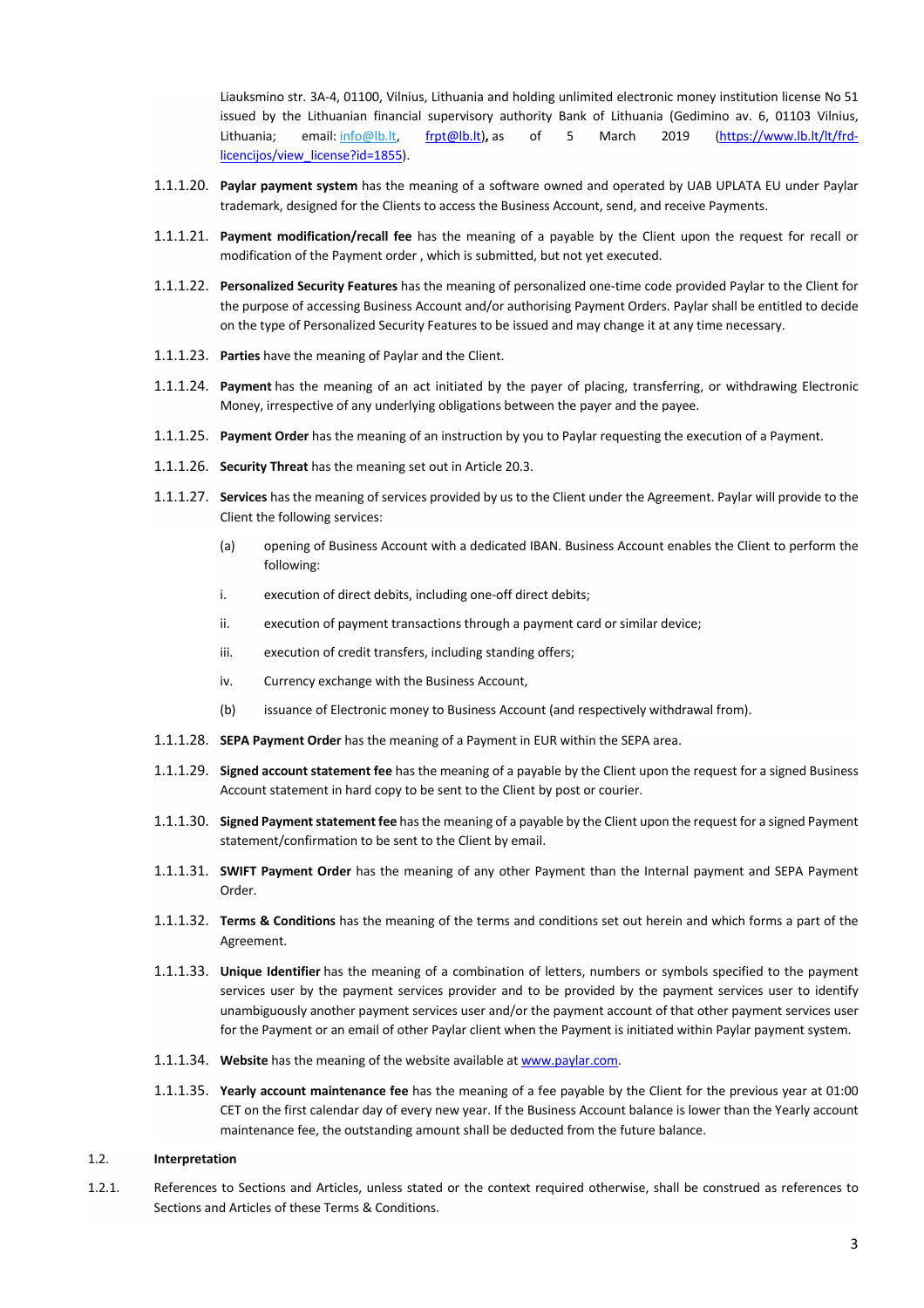- 1.2.2. References to Schedules, Annexes unless stated or the context required otherwise, shall be construed as references to Schedules and Annexes of these Terms & Conditions.
- 1.2.3. References to legal acts (if any) shall include references to any amendment, modification, extension, consolidation, replacement or re-enactment of any such legal act.
- 1.2.4. In these Terms & Conditions:
	- 1.2.4.1. words importing the masculine gender include the feminine and the neuter and vice versa;
	- 1.2.4.2. words in the singular include the plural and vice versa;
	- 1.2.4.3. references to persons shall include legal persons, unincorporated associations and partnerships, in each case whether or not having a separate legal personality;
	- 1.2.4.4. words "include", "includes" and "including" shall be deemed to be followed by the phrase "without limitation".

### **2. Scope of Terms & Conditions**

- 2.1. Together with the Privacy policy and other documents (if any), these Terms & Conditions shall govern provision of Paylar Services to the you.
- 2.2. In addition to these Terms & Conditions, the Agreement with Paylar includes https://www.paylar.com/paylar-prices-andtariffs/ and any other annexes, appendices or schedules entered into by and between you and Paylar. You can obtain the documents to the Agreement online. You will be able to download and save documents to your device. In certain case, the Agreement or separate document to the Agreement will be sent by email to the address registered with Paylar for the purpose of opening of the Business Account.
- 2.3. You may only use the Business Account in relation to your business, products or services that Paylar have been informed about before entering into the Agreement with you and Paylar has approved such business, products and/or services. Should you intend to start using Business Account for other business, products and/or services or for other purposes, you must inform Paylar in accordance with these Terms & Conditions and obtain Paylar prior written approval in relation to such use. Failure to do so shall be considered as the material breach of the Agreement and shall be subject to unilateral termination with an immediate effect of this Agreement.
- 2.4. By executing the Agreement, the Parties hereby agree to not apply provisions of Section III, Articles 11(1), 11(2), 29(3), 37, 39, 44 and 51 of the Law on Payments of the Republic of Lithuania for their contractual relationship. In addition, the Parties agree to not comply with the terms indicated in Article 36 of the Law on Payments of the Republic of Lithuania. Applicable terms shall be indicated in these Terms & Conditions.

#### **3. Business Account**

- 3.1. The Business Account is a payment account that enables you to send and receive Payments, as well as to use other functionalities available in the Business Account. The Business Account is not a bank account. Electronic Money held in the Business Account does not constitute a deposit and Paylar will pay no interest for holding it.
- 3.2. By executing the Agreement, you hereby acknowledge that the Lithuanian deposit guarantee scheme (in accordance with the Law on Insurance of Deposits and Obligations to Investors of the Republic of Lithuania) does not apply to the Business Account. Paylar strictly adheres to the legal requirements under the European Union law and Lithuanian laws that are designed to ensure the safety and liquidity of the funds deposited for issuance of the Electronic Money. In the unlikely event that Paylar becomes insolvent, your Electronic Money may become valueless and unusable, and as a result you may lose your Electronic Money.
- 3.3. Your funds transferred for the issuance of the Electronic Money are safeguarded in accordance with the Law on Electronic Money and Electronic Money Institutions of the Republic of Lithuania. You shall retain the ownership of the funds transferred for the issuance of the Electronic Money. In the unlikely event if Paylar becomes insolvent, your funds transferred for the issuance of the Electronic Money shall be protected against any claims of the creditors. You shall bear no losses in such situation.
- 3.4. The Electronic Money in the Business Account belongs to you. No other person shall have any rights to the Business Account and/or the Electronic Money issued to the Business Account.
- 3.5. To open the Business Account, you must follow the instructions provided on the Website. As part of the signup process you will have to accept these Terms & Conditions and Privacy Policy and any other documents that may be necessary, taking into consideration the scope of Services you intend to use.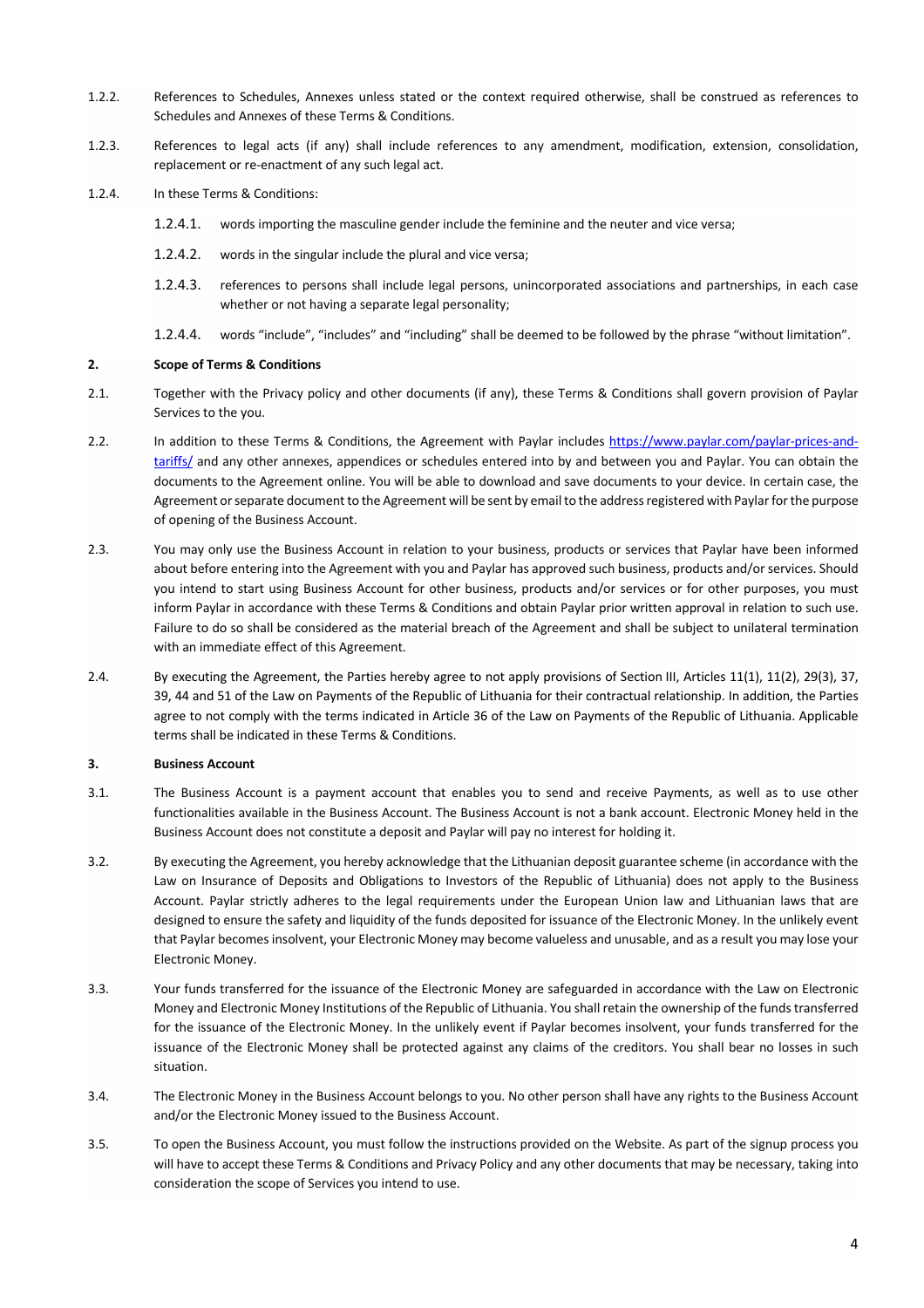- 3.6. You may only open the Business Account if it is legal to do so in your country of registration. By opening the Business Account you represent and warrant to us that opening of the Business Account does not violate any laws or regulations applicable to you. By accepting these Terms & Conditions, you undertake to indemnify Paylar against any losses Paylar incurs in connection with your breach of obligation.
- 3.7. The Client may top up or withdraw the Electronic Money from the Business Account within the terms and conditions of these Terms & Conditions.
- 3.8. You are entitled to open only 1 (one) Business Account unless Paylar approve the opening of additional Business Account.
- 3.9. If you transfer your login details required to access Business Account to any third party, any and all actions performed on the Business Account shall be considered as to have been performed by you and to correspond to your will. In the event, you and/or Paylar suffer any damages in relation thereto, such damages shall be borne by you and you shall be obliged to fully reimburse damages suffered by Paylar.

#### **4. Term of issuance and redemption of Electronic money**

- 4.1. Funds held on the Business Account are the Electronic money, which Paylarissues after the funds are deposited or transferred to your Business Account. After the funds are deposited or transferred to your Business Account and Paylar receives the funds, Paylar credits it to your Business Account, at the same time issuing Electronic money at the nominal value. The Electronic money is credited to and held on your Business Account.
- 4.2. Value of the Electronic money coincides with the value of funds deposited or transferred to the Business Account after deduction of the applicable fees, if any.
- 4.3. At your request, the Electronic money held on your Business Account shall be redeemed at their nominal value at any time without undue delay.
- 4.4. You shall submit a request for redemption of the Electronic money by generating the Payment Order to transfer the Electronic money from your Business Account to any other account specified by you or withdraw Electronic money from your Business Account in accordance with Article 6.3. Paylarshall be entitled to apply limitations for the redemption of the Electronic money specified in this Agreement and applicable law.
- 4.5. No specific conditions for redemption of the Electronic money that would differ from the standard conditions for transfers and other Payment operations performed on the Business Account shall be applied. The amount of redeemed or transferred Electronic money is chosen by you unless limitations are applicable
- 4.6. No additional fee for the redemption of the Electronic money shall be applicable. In the event of the redemption of the Electronic money, you shall be subject to the standard fees applicable to such a type of the transaction chosen by you.

#### **5. General requirements applicable to you**

#### 5.1. **General**

- 5.1.1. By executing the Agreement, you hereby confirm that you understand that the execution of the Agreement shall be subject to the results of your assessment, including, but not limited to your AML/KYC assessment, to be carried out by Paylar before the execution of the Agreement.
- 5.1.2. By executing the Agreement, you confirm that you understand that Paylar shall be entitled to request you to provide information required to assess your risk and/or information required for Paylar to fulfil its obligations under the Law on Prevention of Money Laundering and Terrorist Financing of the Republic of Lithuania. You hereby confirm that you understand that Paylar shall have the sole discretion to request you to provide additional information, i.e. not indicated in these Terms & Conditions or other documents to the Agreement or in the questionnaires you will have to fill in for the purpose of opening of the Business Account, if such information shall be required to perform your assessment or to fulfil Paylar obligations under the Law on Prevention of Money Laundering and Terrorist Financing of the Republic of Lithuania and thus, you must to submit such information without a delay, within a term specified by Paylar in the request for such additional information. Failure to meet the foregoing requirement and remedy it within the additional term indicated by Paylar in writing will be considered as the material breach of the Agreement and will be subject to unilateral termination with an immediate effect of the Agreement by Paylar.
- 5.1.3. By executing the Agreement, you represent and warrant to Paylar that the submitted documents, data and/or information are true and correct in all aspects on the date of this Agreement and shall remain as such on each day of the Agreement.
- 5.1.4. By executing the Agreement, you undertake to inform Paylar in writing of any change in the circumstances submitted to Paylar for the purpose of opening of the Business Account. In relation to the foregoing, you must inform on the following changes in: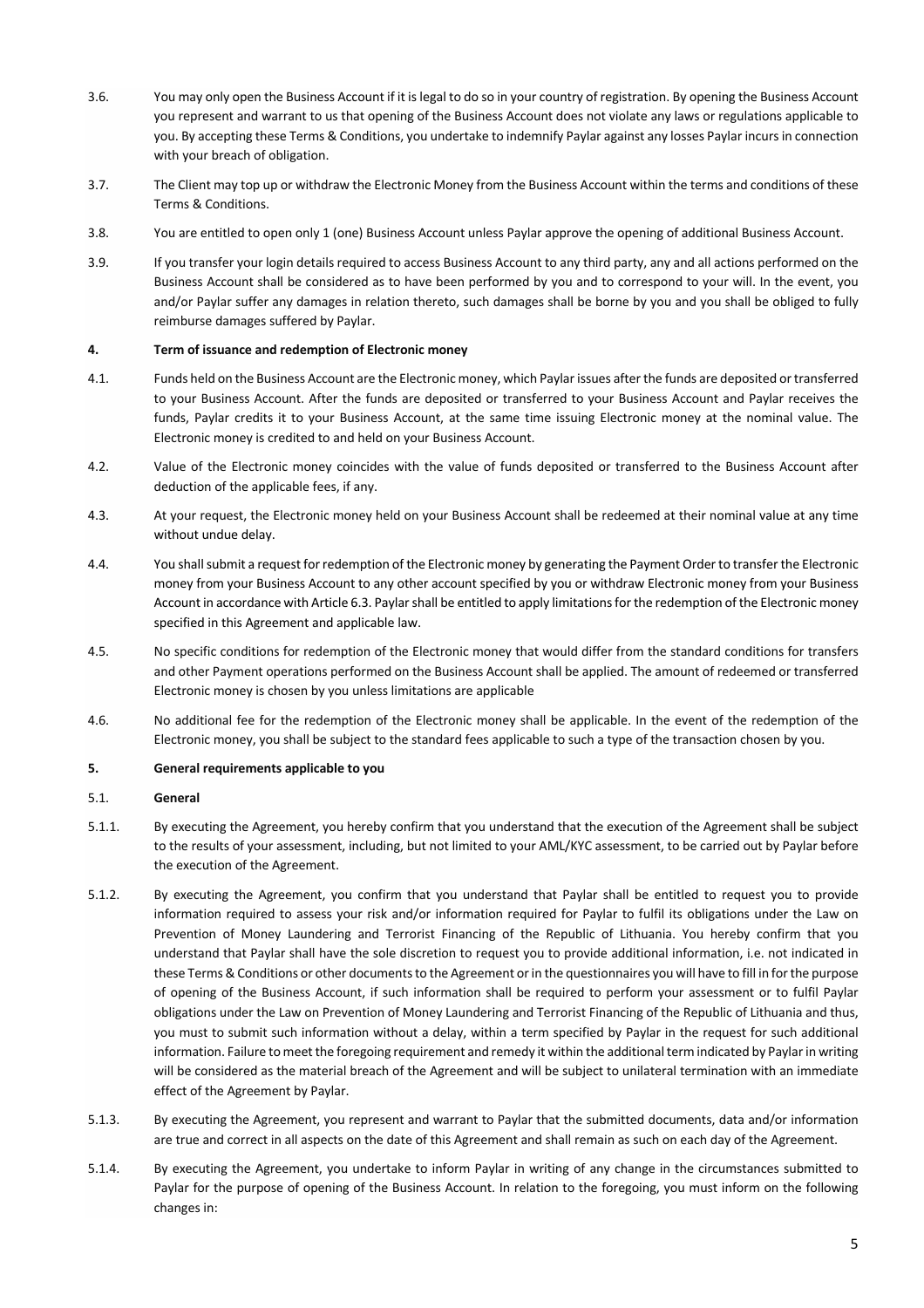- 5.1.4.1. Control of the Client;
- 5.1.4.2. Ownership of 25% or more in the Client share capital or voting rights;
- 5.1.4.3. The Client's managing director (managing directors);
- 5.1.4.4. The Client's documents submitted to Paylarfor the purpose of establishment of the Client's identity or assessment of the Client's risk. For the purpose of clarity, adoption of new documents with the effect to the Client's management shall also fall under this Article;
- 5.1.4.5. The Client's legal form;
- 5.1.4.6. The Client's business activities;
- 5.1.4.7. The Client's contact details;
- 5.1.4.8. The Client's financial standing that may affect the Client's ability to perform the Agreement or to perform the Client's obligations under other agreements that the Client is party to;
- 5.1.4.9. The real beneficiaries; and
- 5.1.4.10. Any other change in the Client's circumstances of relevance to the Agreement.
- 5.1.5. The above list is not exhaustive. Should you be of the opinion that the change that has occurred may have a material effect on performance of the Agreement, however, is not listed above, you must inform Paylar on such change.
- 5.1.6. You undertake to inform Paylar on such changes as soon as you become aware of them, however, not later than 5 (five) Business Days upon occurrence of such change. You hereby represent and warrant that you understand that such changes may result in a risk re-assessment and/or new additional requirements and/or restrictions or limits that would require amendment of the Agreement or may be subject to the termination of the Agreement.
- 5.1.7. Taking into consideration Article 5.1.4, any change in the circumstances must be submitted in writing, in a form satisfactory to Paylar (as set forth in these Terms & Conditions) via email at the address vilnius@paylar.com or in any other way available on your Business Account (if any). If you fail to meet the form requirement, it shall be considered that you have failed to meet your obligations under Article 5.1.4 of these Terms & Conditions and such failure shall be considered as the material breach of the Agreement and shall be subject to unilateral termination with an immediate effect of the Agreement by Paylar.

## 5.2. **AML/KYC requirements**

- 5.2.1. As electronic money institution, holding an unlimited license issued by the Lithuanian financial supervisory authority Bank of Lithuania, Paylar shall be obliged to comply with the requirements of the Law on Prevention of Money Laundering and Terrorist Financing of the Republic of Lithuania. Therefore, by fulfilling the requirements under the Law on Prevention of Money Laundering and Terrorist Financing of the Republic of Lithuania, Paylar will establish your identity before the execution of the Agreement for the purpose of the foregoing law.
- 5.2.2. Paylar shall be entitled to request and you shall be obliged to submit information, data and documents, as well as to fill in questionnaires submitted by Paylar to you and/or perform other actions that may be required to establish your identity to comply with the applicable law. Paylar shall retain the right to re-establish your identity at any time during the term of the Agreement and in connection to that, to request to submit to Paylar additional information, data and/or documents, fill in documents and/or perform actions. Failure to comply with this requirement or the negative result of such re-establishment of the identity shall be subject to termination of this Agreement with an immediate effect.
- 5.2.3. Paylar shall be entitled to request you to submit to Paylar information, data and/or documents regarding your Payments performed on your Business Account in order to justify such Payments. Failure to comply with this requirement may result in suspension of Paylar Services to you or may be subject to termination of this Agreement with an immediate effect by Paylar.

#### 5.3. **Requirements regarding documents submitted by you**

- 5.3.1. You must submit duly certified copies of the documents required to establish your identity following the instructions provided by Paylar. Notwithstanding the foregoing, Paylar shall retain the right to request to provide the hard copy of the document if Paylar shall have any doubts regarding validity and/or legality of the document.
- 5.3.2. The documents or their copies must be of high resolution, all information must be clear and visible, there must be no amendments, deletions on the original of the document and its copy thereof. The documents or their copies that are issued outside the Republic of Lithuania must be duly authorized and legalized as required under Lithuanian law, unless otherwise instructed by Paylar.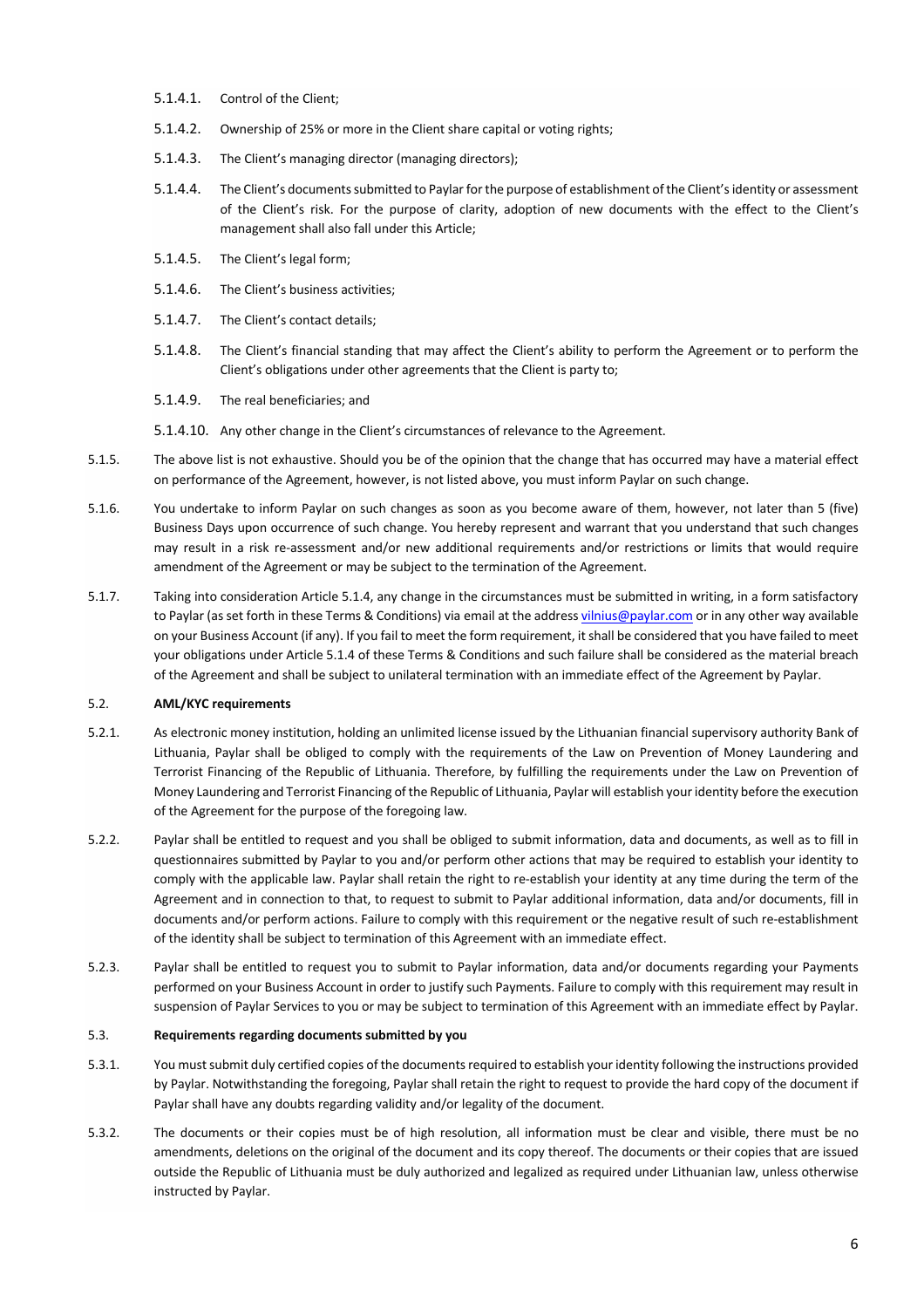- 5.3.3. All documents (and such documents containing information) submitted by you to Paylarshall be considered as true, effective and accurate on the day of the Agreement and shall remain as such on each day of the Agreement.
- 5.3.4. All documents must be submitted in English language unless otherwise agreed with Paylar in advance. In the event, translation of the documents shall be required, the translation must be duly authorized by the signature of the translator. All translation cost shall be borne by you.
- 5.3.5. In the event, you fail to submit the documents that meets the above requirements, Paylarshall be entitled to refuse to accept such documents and shall not take into consideration the information consisting such documents. If you fail to cure such shortages within the term indicated by Paylar in writing and such failure poses too high risk to Paylar (i.e. it is not possible to attribute you to higher risk group or it is not possible to establish your identity), Paylar shall be entitled to terminate the Agreement with immediate effect.

### **6. Using your Business Account**

### 6.1. **General**

- 6.1.1. You must use your login details to access your Business Account. You must take all reasonable steps to keep your username and password to your Business Account safe at all times and never disclose it to any third parties. Paylar personnel will never ask to disclose the password to Paylar or to any third party. If you received a request to disclose the password or other login information anywhere else than on the Website, you must not disclose the password or other login information for any reason and must immediately report such incident to Paylar. Such report can be submitted via vilnius@paylar.com.
- 6.1.2. Paylar recommend to you to change password to your Business Account regularly in order to reduce the risk of a security breach in the Business Account. Paylar also recommends not to choose a password that can be easily identified from the information someone might know or gather about you or a password that has a meaning. You must never allow anyone to access the Business Account or have anyone watching you accessing the Business Account.
- 6.1.3. If you have any indication or suspicion of the Business Account, login details, password or other Personalized Security Features being lost, stolen, misappropriated, used without authorization or otherwise compromised, you are advised to change the password immediately and inform Paylar in relation thereto. Any undue delay in notifying Paylar may not only affect the security of your Business Account but may result in you being liable for losses incurred as a result. If you suspect that the Business Account has been accessed by a third party, you should also contact local police and report the incident.
- 6.1.4. You must take all reasonable care to ensure that your email used to register with Paylar is secure and can only be accessed by you, as your email address will be used to communicate with you. In case email address registered with the Business Account during the term of our and your relationship is compromised, you must inform Paylar without undue delay after becoming aware of this and contact the email service provider.
- 6.1.5. Irrespective of whether you are using a public, shared or his/her own computer to access your Business Account, you must always ensure that your login details are not stored by the browser or cached or otherwise recorded. You should never use any functionality that allows login details or passwords to be stored by the computer you are using.

#### 6.2. **Topping of your Business Account**

- 6.2.1. To top your Business Account, you will be required to indicate the amount of the deposit and select one of the available methods for topping up of your Business Account available on Paylar Website.
- 6.2.2. Paylarshall be solely entitled to add other methods for topping up the Business Account and respectively, to discontinue such methods at any given time and Paylar shall not give a guarantee regarding any top up method available on the Website at a particular time, provided at least one method is available at any time.
- 6.2.3. Paylar will have no responsibility over your funds used to top up the Business Account until Paylar receives it to Paylar clients' funds bank account. The Electronic money will only be issued to your Business Account after the respective amount has been credited to Paylar clients' funds bank account and only in the amount received to Paylar clients' funds bank account.
- 6.2.4. Paylar shall retain the right to impose additional authorization measures for topping up the Business Account.
- 6.2.5. You are solely responsible for the accuracy and completeness of the payment details entered for the purpose of topping up your Business Account. In no event Paylar shall be held liable for any losses you may suffer as a result of inaccuracy of the payment details.
- 6.2.6. You understand and accept that your payment services provider may apply fees for executing a transfer to Paylar clients' funds bank account. You understand that Paylar will not be responsible for the term within which the funds will be credited to Paylar clients' funds bank account.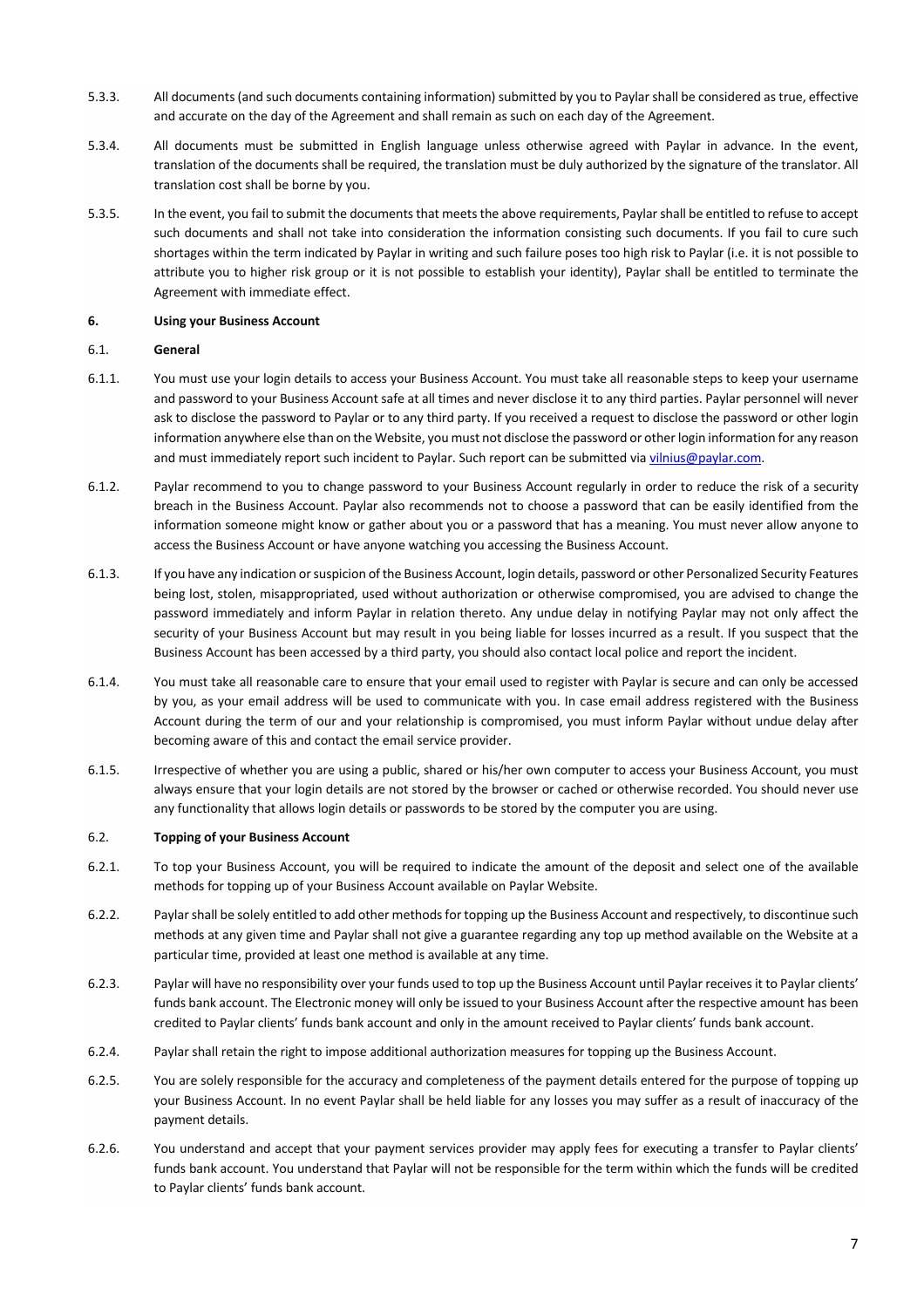#### 6.3. **Withdrawing from your Business Account**

- 6.3.1. You may at any time request to withdraw part or all of the Electronic Money held in your Business Account, in accordance with these Terms & Conditions. To do so, you must log into your Business Account and follow the instructions provided therein.
- 6.3.2. You may place a request to withdraw part or all Electronic Money held in your Business Account. Paylarshall be solely entitled to add and respectively discontinue any withdrawal method at any time and Paylar shall not give a guarantee regarding any withdrawal method available on the Website at a particular time, as long as at least one withdrawal method is available anytime.
- 6.3.3. Paylar will not charge for withdrawal of the Electronic Money, however, since the withdrawal request is performed by a third party (i.e. payment services providers), withdrawal is subject to third party fees.
- 6.3.4. You are solely responsible for the accuracy and completeness of the payment details entered for the purpose of withdrawal. In no event Paylar will be held liable for the withdrawal of the Electronic Money to the wrong account if it happened due to wrong payment details provided by you. If you withdrew funds to a wrong account, you may request Paylar to assist in reclaiming such funds, however, Paylar gives no guarantee that the efforts to reclaim will be successful, nor assume any liability thereof.
- 6.3.5. Paylar shall not be responsible for the withdrawal payment once the funds are received by your payment service provider as Paylar is the payer and not the payment services provider for the purpose of withdrawal.

### **7. Payments**

- 7.1. With your Business Account you shall be entitled to execute the following Payments:
- 7.1.1. Payment to another Paylar client within Paylar payment system;
- 7.1.2. SWIFT PAYMENTS;
- 7.1.3. SEPA Payments.

In order to perform any of the above Payment, you must follow the instructions in Business Account.

- 7.2. Only Payments in EUR shall be available within your Business Account. Payments in other currencies are subjected to the functionalities of the Paylar payment infrastructure and may be enabled and disabled by Paylar at its own discretion without prior notice.
- 7.3. Payment Order is received on the day such Payment Order is placed within Paylar payment system.
- 7.4. If the Payment Order is placed not on the Business Day or after 4 pm on the Business Day, such Payment Order is deemed to be received on the first following Business Day. Execution term of such Payment Order shall be calculated against the moment indicated herein.
- 7.4.1. You will be able to see the status of your Payment Orders on the Business Account anytime by logging into your Business Account. You shall not be entitled to cancel the Payment Order once such Payment Order is received in accordance with these Terms & Conditions.
- 7.5. By placing the Payment Order, you must clearly express your will. Placed Payment Orders must be clear, unambiguous and comply with the applicable law. Paylar will not be held liable for errors, inconsistencies, repetitions and/or contradictions or other shortages in your Payment Order and depending on the nature of such errors or shortcomings, Paylar may execute such Payment Order according to the data provided in the Payment Order or reject execution of such Payment Order.
- 7.6. You are responsible for indicating the correct payee's Unique Identifier and information that is required to execute your Payment Order, if any (for the purpose of clarity, all information required to place Payment Order will be available on your Business Account). Provided you have indicated the Unique Identifier and the respective Payment Order was executed against such Unique Identifier, Paylar will be considered as to have been duly performed its obligations and shall bear no responsibility to the extent of such Payment Order. Fee for such Payment will be applied and will not be refunded to you even if Paylar retracts the Payment and the funds will be credited back to your Business Account.
- 7.7. You may be requested to enter additional data to proceed with your Payment Order if such is required by the payee's payment services provider. You are solely responsible for entering the correct additional information.
- 7.8. Paylar shall be entitled, however, not obliged, to verify if the Unique Identifier required to execute the Payment Order corresponds to name of the respective account holder. Should Paylar establish that name of account holder and the Unique Identifier clearly mismatches, Paylar shall be entitled to reject such Payment Order. Nevertheless, if Paylar executes the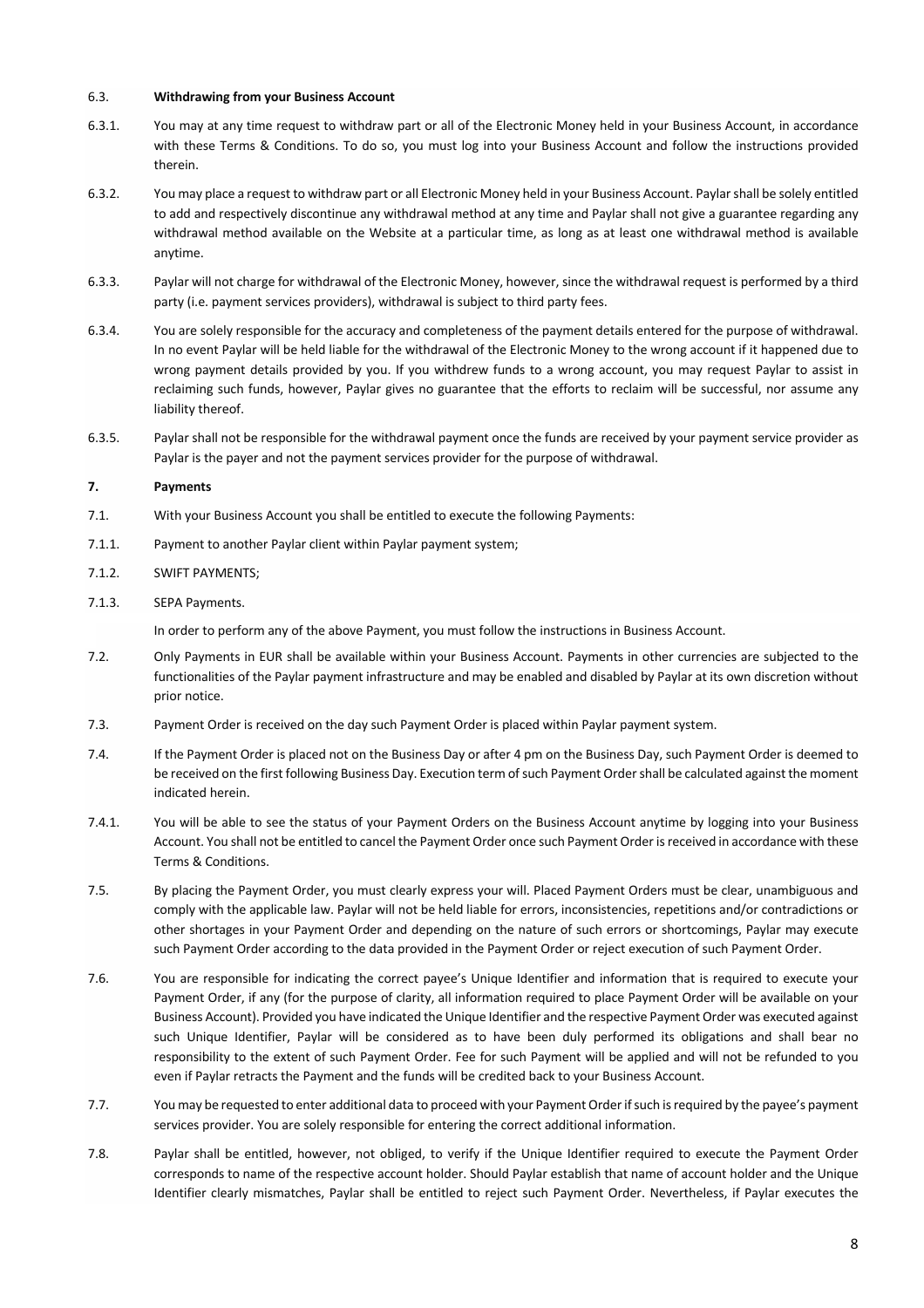Payment Order against the provided Unique Identifier, Paylar shall be deemed to have duly and in full fulfilled its obligations in relation to such Payment Order.

- 7.9. Taking into consideration Article 7.6 of these Terms & Conditions, Paylar will help you to recall the Payment, however, Paylar gives no guarantee that Paylar will be able to do so. Fee shall be applicable for the attempt to retract Payment, irrespective if such attempt is successful or not. If Paylar was unable to retract the Payment and credit it back to your Business Account, Paylar will furnish you with the information required for you to independently purse return of the Payment.
- 7.10. Your Payment Order may not be executed or execution it may be delayed on the following cases:
- 7.10.1. Paylar has reasonable doubts if the Payment Order was submitted by you;
- 7.10.2. Paylar has reasonable doubts regarding legality of the Payment Order;
- 7.10.3. Paylar has reasonable doubts regarding content of the Payment Order;
- 7.10.4. Paylar has doubts whether the information, data and/or documents provided in relation to the Payment Order are true and authentic;
- 7.10.5. Paylar needs additional information, data and/or documents from you to verify the Payment Order; or
- 7.10.6. Payment Order placed by you raises other doubts that can be reasonably justified by Paylar.

The above list is not exhaustive. In the event of any of the above, Paylar shall be entitled to request you to provide additional information, data and/or documents or perform certain actions to clear doubts in relation to the Payment Order. Paylar will make every effort as well as take all actions within its power to collect additional information, data and/or documents from you as soon as possible. By executing the Agreement, you represent and warrant that in such an event, Paylar shall not be held liable if you suffer any damages in relation to delayed Payment Order.

- 7.11. Paylarshall be entitled to request you to provide any and all supporting information, data and/or documents evidencing your ownership, nature of origin and legality of the funds in your Business Account and/or reasoning the Payment Orders placed or Payments received by you. Paylar will not be liable against you for non-execution of the Payment Order if you fail to comply with Paylar request.
- 7.12. Payment Orders shall be executed on the Business Days, unless indicated otherwise. Payment Orders shall be executed within following terms:
- 7.12.1. Payment Orders within Paylar payment system to other Paylar clients shall be executed within period of 5 (five) minutes, if the payment is not subjected to AML/compliance review;
- 7.12.2. SEPA Payment Orders shall be executed not later than on the next Business Day;
- 7.12.3. SWIFT Payment Order shall be executed within 4 (four) business Days; and
- 7.12.4. Payment Orders in EUR within the Republic of Lithuania and placed not later than 12pm shall be executed on the same Business Day provided such Payment Order shall be placed on the Business Day.

Paylar will be considered as to have duly fulfilled its obligations to execute Payment Order once the transfer of the amount of Payment has been initiated. If Paylar failed to fulfil its obligations in accordance to this clause, Paylar will put its best efforts to retract such Payment without any fee applicable in relation thereto. Paylarshall not be obliged to reimburse the fee paid by you or the damages suffered by you regarding late payment.

- 7.13. If additional actions are required in relation to the Payment Order, including, but not limited to correction of errors in your Payment Order, you shall be informed about such required additional actions by email at the email address which has been indicated for the purpose of opening of the Business Account. In the event your error in the Payment Order resulted in the rejection of such Payment Order, fee for such Payment Order shall be applied as it has been executed.
- 7.14. Your Payment Order will be rejected if there are errors in your Payment Order and Paylar is not able to correct such errors. In there is sufficient data to correct such errors, Paylar shall be entitled, but not obliged, to do so by itself and execute the amended Payment Order. If the error in the Payment Order resulted in the rejection of such Payment Order, fee for such Payment Order shall be applied as it has been executed.
- 7.15. By entering into the Agreement with Paylar, you hereby consent to constantly monitor the balance of your Business Account and ensure that the balance required for execution of your Payment Order and settlement of applicable feesis available upon placement of such Payment Order. Paylar does not undertake to monitor the balance of your Business Account and send you notifications in anyway in relation thereto.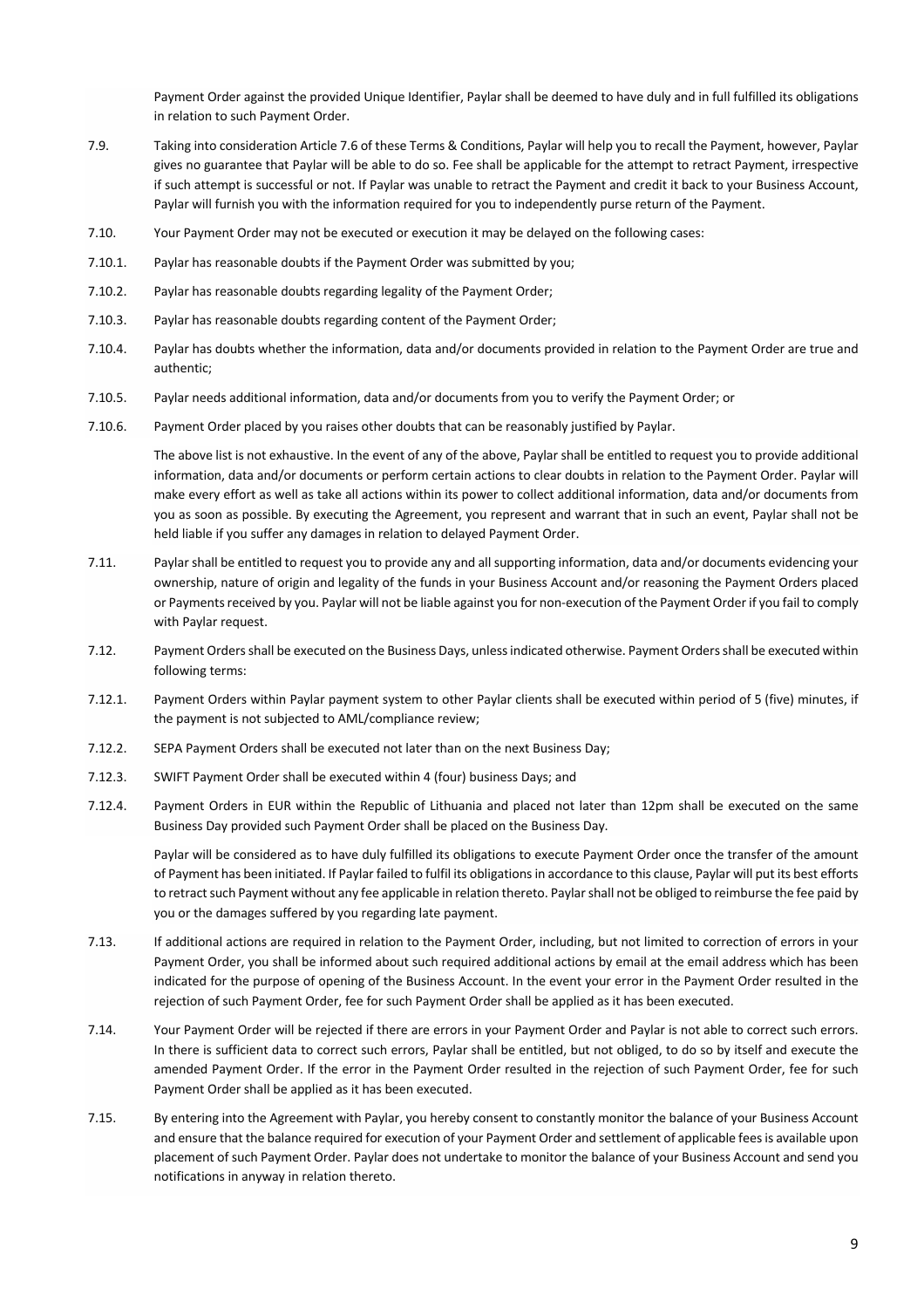- 7.16. If your Business Account is seized or use of it suspended, you shall not be able to place Payment Order, placed Payment Orders shall not be executed.
- 7.17. Paylar shall be entitled to suspend the execution of your Payment Order if such is required under the applicable law or because of other reasons that Paylar cannot control.
- 7.18. You must immediately inform Paylar if your Business Account has been credited with the funds that do not belong to you. You must not use such funds in any way irrespective of the reason such funds have been credited to your Business Account. By executing the Agreement, you hereby irrevocably consent that such erroneous funds may be deducted from your Business Account without you placing the Payment Order. If there is not sufficient amount of funds on your Business Account, you must immediately, however, not later than within 3 (three) Business Days, credit the respective amount of the funds to your Business Account. Until you fulfil the foregoing obligation, Paylar shall be entitled to freeze the remaining amount of the funds on your Business Account and suspend execution of your Payment Orders. If you do not credit your Business Account with the respective amount of funds within 3 (three) Business Days, Paylar shall be entitled to exercise other rights to retract such funds in accordance with the applicable law. By executing the Agreement, you hereby represent and warrant that you understand that in such an event you shall not only be obliged to return such funds, but also to reimburse any and all cost and/or damages suffered by Paylar regarding retraction of such funds.
- 7.19. If your Payment Order is refunded and Paylar is not responsible for such a refund (e.g. Payment Order cannot be executed because of the erroneous Unique Identifier etc.), fees in relation to execution of such Payment Order will not be refunded and additional fees in relation to crediting Business Account with the refund might be applicable.
- 7.20. If Paylar is liable for non-execution or inappropriate execution of the Payment Order, no fees shall be applicable to such Payments.
- 7.21. You must regularly monitor your Business Account and review any and all transactions on your Business Account, including, but not limited to your Payment Orders and Payments and inform Paylar of any discrepancies on your Business Account no later than 1 (one) month following the day of the execution of the Payment via vilnius@paylar.com.
- 7.22. Paylarshall be entitled to outsource third party service providers in order to provide Services to you, including, but not limited to execute your Payment Orders. By executing the Agreement, you represent and warrant that you understand that execution of your Payment Order may be suspended by such third party and Paylar shall not accept any liability in relation to such suspension, however, Paylar shall put its effort to identify reasons of such suspension.

#### **8. Authorisation**

- 8.1. All Payments must be authorized before their execution. The Payments Orders are authorized by you authenticating the Payment Order by following the instructions provided by Paylar. Such authorization shall be considered as the appropriate means of proof evidencing that the Payment has been authorized and, in such case, you shall not be entitled to contest such Payment.
- 8.2. In order to authorize the Payment, the Personalized Security Features shall be used. In relation to the Personalized Security Features:
- 8.2.1. Personalized Security Features must be used following the instructions provided by Paylar. Failure to follow such instructions shall result in your responsibility for any and all damages in relation thereto;
- 8.2.2. Personalized Security Features must be kept inaccessible to third parties in any way. Obligation to ensure safety of the Personalized Security Features also includes a duty to secure that not only the Personalized Security Features would not be lost, stolen or misappropriated in any other way, but also Personalized Security Features would not be available for copying or obtaining data required to access to authorize Payment Orders in any other way without physically obtaining them;
- 8.2.3. Paylar must be immediately informed about loss, theft or other misappropriation or unauthorised use of Personalized Security Features.
- 8.3. Paylar shall retain the right to block Personalized Security Features if it is required so for security reasons. Such blocking may be temporary or permanent. You may be informed on such blocking by issuing an email, unless Paylar is not entitled to do so under applicable law. Blocking shall be removed once the ground for it is expired.
- 8.4. Paylar shall retain the sole right to request you to perform additional actions to authenticate your Payment Order, i.e. such actions may be not directly indicated in your Business Account. Should Paylar employ such right, you shall be respectively instructed by email to the address used to register with Paylar. Any and all authorizations performed on your Business Account shall be deemed to be made by you and have the same legal effect as the wet signature fixed on the hard copy of the document. Such authorization shall be considered as the appropriate means of proof evidencing that the Payment has been authorized and, in such case, you shall not be entitled to contest such Payment.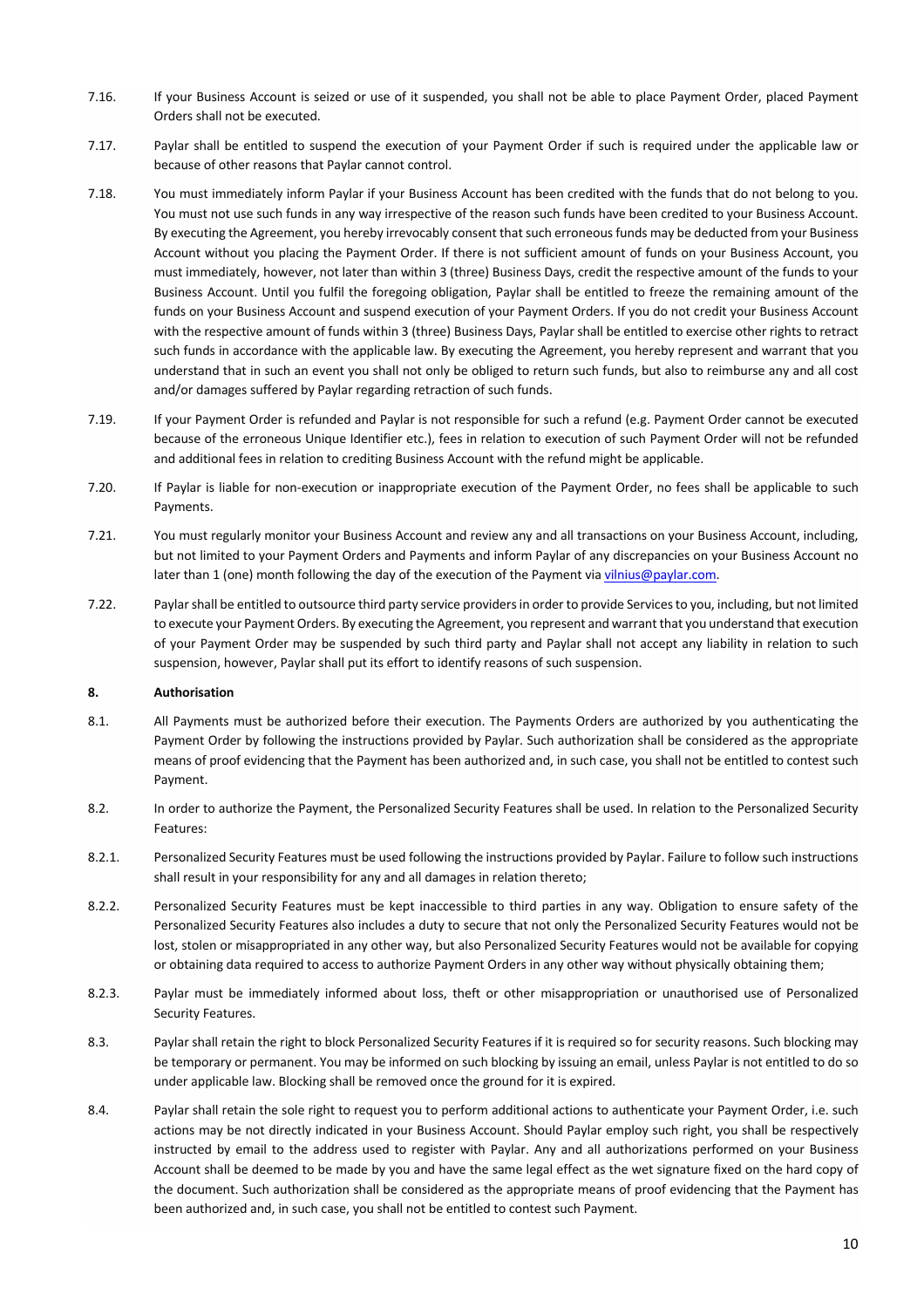- 8.5. If the funds were written off your Business Account and you did not authorize such Payment, Paylar shall be obliged as soon as practically possible, however, not later than until the end of the Business Day following the day when Paylar became aware of such an unauthorised Payment to have been executed:
- 8.5.1. to refund you with the amount of such unauthorised Payment; and
- 8.5.2. to restore balance in your Business Account to such extent as if the Payment has not been executed; and
- 8.5.3. to ensure that you shall suffer no damages in relation to failure pay or receive (whatever may be the case) the interest on the certain term,

save for the cases when Paylar has objective reasons to suspect Fraud, as defined in Article 20.2 of this Agreement. In the latter case, Paylar shall notify the supervisory authority Bank of Lithuania in writing on the reasons, which give ground for Paylar to reasonably suspect fraud.

8.6. You must notify Paylar on any and all unauthorized Payments on your Business Account in compliance with Article 7.21.

**9. Fees**

- 9.1. By executing the Agreement, you undertake to settle for Paylar Services in accordance with these Terms & Conditions.
- 9.2. Fees applicable to you are available https://www.paylar.com/paylar-prices-and-tariffs/. Paylarshall be entitled to unilaterally change the applicable fees for the Services as set forth in Section 14. By executing the Agreement, you represent and warrant that the you have familiarized itself with the applicable fees and respective terms and conditions in relation thereto.
- 9.3. In addition to the Fees indicated in Art. 9.2 of these Terms & Conditions, you may be subject to individual Fees agreed by and between you and us. In such a case, such individual Fees will be indicated in annex to the Agreement.
- 9.4. Any and all fees payable in relation to the Payment shall be indicated before the authorization of the Payment Order. By executing the Agreement, you authorize Paylar to deduct the fees applicable in relation to execution of Payment Orders for the term of the Agreement.
- 9.5. Applicable fees shall be deducted upon execution of the Payment Order. You are obliged to ensure that there is sufficient amount of funds in your Business Account to pay the applicable fees in relation to the Payment Order placed. By executing the Agreement, you represent and warrant that you understand that Paylar shall be entitled to reject your Payment Order if there is not sufficient amount of funds in your Business Account.
- 9.6. The Client undertakes to ensure enough money in their account to pay or deduct the Commission fee. If the amount of funds in the indicated currency is insufficient to cover the Applicable fee, Paylar has the right, but not the obligation, to deduct the Fee from funds held in the Account in another currency, converting the currency into the necessary one in accordance with the currency exchange rate applied by Paylar to the Client. If there is money in several different currencies, Paylar may exchange it to the payable currency by the alphabetical order of the international abbreviations of the currencies.
- 9.7. If for whatever reason Paylar did not deduct applicable fee under the Agreement, Paylar shall be entitled to do so within 1 (one) year following the day when respective fee to Paylar was due.
- 9.8. In the event of a failure to settle for Paylar Services in timely and due manner as indicated in these Terms & Conditions, you shall be obliged to pay default interest equal to 0.02% against the outstanding amount for each day until full and proper settlement with Paylar.
- **10. Rights and obligations**

#### 10.1. **Paylar rights and obligations**

- 10.1.1. Paylar shall be obliged to provide the Services in accordance with the Agreement and applicable law.
- 10.1.2. Paylar shall be entitled:
	- 10.1.2.1. to request information, data and/or documents for the purpose of performance of the Agreement;
	- 10.1.2.2. to deduct fees from your Business Account in accordance with the terms and conditions of the Agreement;
	- 10.1.2.3. to suspend use of Business Account; and
	- 10.1.2.4. shall have other rights indicated in the Agreement or the applicable law.

#### 10.2. **Your rights and obligations**

10.2.1. You shall be obliged: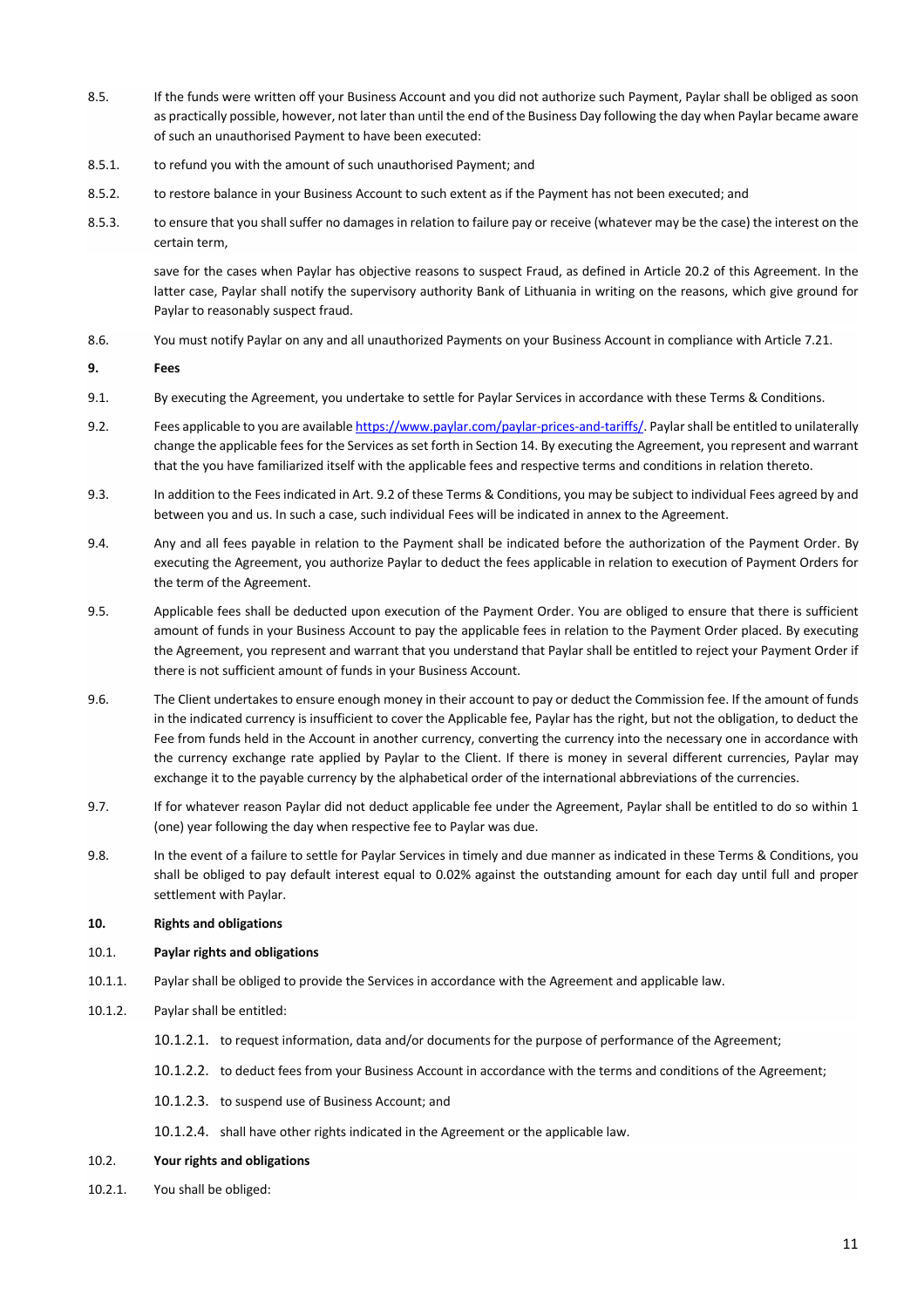- 10.2.1.1. to use the Services in accordance with the terms and conditions of the Agreement and applicable law;
- 10.2.1.2. not to access Paylar Services from anonymous IP addresses;
- 10.2.1.3. not to submit false, misleading or inaccurate information, data or documents;
- 10.2.1.4. not to use your Business Account for illegal, unlawful or fraudulent activities;
- 10.2.1.5. not to use your Business Account for activities that may harm Paylar brand and image;
- 10.2.1.6. not to use your Business Account for morally or ethically dubious purposes, or purposes which in any way violate applicable laws, rules and regulations;
- 10.2.1.7. not to use your Business Account for the benefit of third party;
- 10.2.1.8. not hack, improperly access or interfere with Paylar payment system and other software and/or applications (if any) required to provide Services to you;
- 10.2.1.9. not to infringe Paylar or any third party's copyright, patent, trademark, trade secret or other intellectual property rights, or rights of publicity or privacy;
- 10.2.1.10. submit any and all information, data and/or documents requested by Paylar for the purpose of provision of Services under the Agreement;
- 10.2.1.11. not to disclose to any third party the Personalized Security Features issued for you to access Business Account. In the event, you fail to comply with this provision or you could, however, the you did not, prevent transfer of such Personalized Security Features or committed such transfer deliberately or due to gross negligence, you shall assume full liability for the losses incurred and you undertake to indemnify the losses of other persons, if any, if they have suffered damages due to your omission; and
- 10.2.1.12. act fairly and to comply with the provisions of the Agreement (including, but not limited to these Terms & Conditions).
- 10.2.2. You shall be entitled to request Paylar to provide Services within the terms and conditions under the Agreement.

#### **11. Intellectual property rights**

- 11.1. Paylar (or Paylar third party vendor, as the case may be) shall be the owner of Paylar payment system and other software and/or applications required to provide Services to you by Paylar. Proprietary rights and other intellectual property rights that may be attached to Paylar payment system and/or other software and any other application shall belong exclusively to Paylar or the relevant third party.
- 11.2. In relation to Article 11.1 you shall not:
- 11.2.1. Make any copies of Paylar payment system, other software and/or applications; nor
- 11.2.2. Modify, adapt, reverse engineer, decompile or disassemble, create derivative works of, publish, distribute or commercially exploit Paylar payment system, other software and/or applications or any content of Paylar payment system; nor
- 11.2.3. Remove any copyright or proprietary notices on Paylar payment system, other software and/or applications; nor
- 11.2.4. Use, distribute or disclose confidential, personal or sensitive information within the content of Paylar payment system, other software and/or applications without appropriate authority;
- 11.2.5. Make any unlawful or unauthorized use of Paylar payment system, other software or other applications (including attempt to gain unauthorized access, introducing any computer virus or malware or inhibiting their operation).
- 11.3. In the event of any of the above situations indicated in Article 11.2, you shall be liable to reimburse any direct and indirect damage and losses of Paylar and/or third party related to such event. Notwithstanding the foregoing, any such event shall constitute a material breach of the Agreement and shall grant Paylar the right to immediately terminate this Agreement irrespective of the terms and conditions of the termination indicated in this Agreement and to block any access to your Business Account, other software and/or applications if Paylar shall consider that necessary to safeguard Paylar or third party's intellectual property and to avoid any further damages and losses of Paylar and/or third party.
- 11.4. You shall not be entitled to use Paylar trademark without Paylar written consent in advance. For the purpose of the Agreement, trademark shall be defined as Paylar word and/or graphic mark.

#### **12. Use of personal data**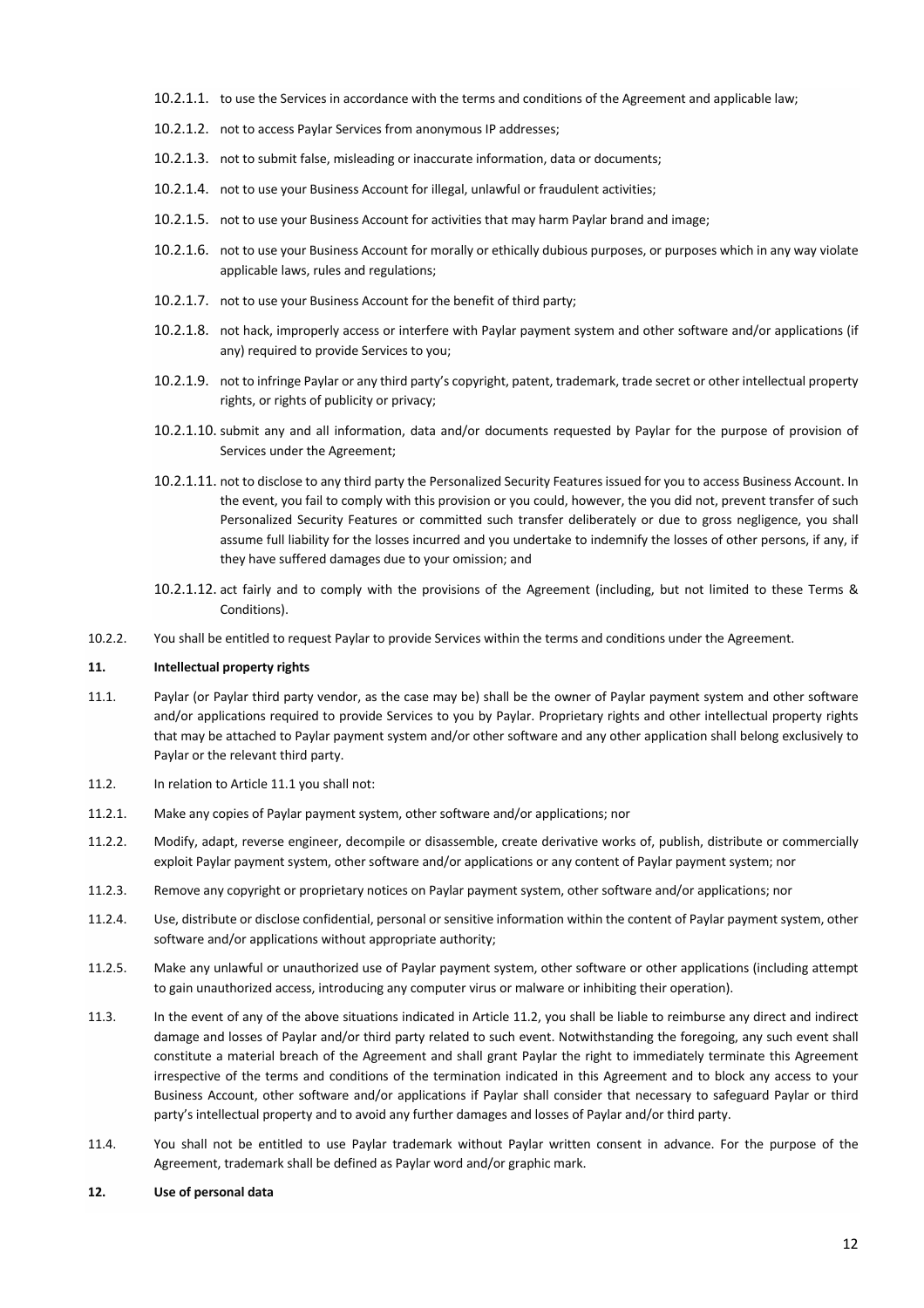12.1. Any and all personal data in relation to the performance of the Agreement shall be processed in accordance with Paylar Privacy Policy https://www.paylar.com/privacy-policy/.

## **13. Assignment**

- 13.1. Paylar shall be entitled, without your prior consent, to assign the Agreement to a third party, whether in whole or in part. In such cases, the Agreement shall continue in force, without changes, with the new party entering instead of Paylar as the contracting party.
- 13.2. You shall not be entitled to assign or in any other way transfer the Agreement or any rights thereunder to a third party, whether in whole or in part without Paylar prior consent in writing.

## **14. Changes to Agreement**

- 14.1. Paylar shall be entitled to unilaterally amend the Agreement, including applicable Fees, with 30 (thirty) days written notice, unless stated otherwise in the document to the Agreement. Shorter notice shall be given if quicker modifications to the Agreement shall be objectively justifiable. Shorter notice may be given, if such modification is in response to change of applicable law, requirements of public authorities, for security reasons or otherwise shall be objectively justifiable. Notwithstanding the foregoing, Paylar reserves the right to not inform you on the changes that are not of the material effect. For the purpose of this Agreement, grammar and style changes, amendment of the mistakes, paraphrasing, changing order of the sentences, articles or sections or introducing new wording aiming to better understanding of the provisions of the Agreement provided that none of the aforementioned changes in any way reduce or limit your rights or aggravate your situation shall be not be considered as having material effect.
- 14.2. Notice regarding amendment of the Agreement shall be sent to the email at the address registered with Paylar for the purpose of opening of your Business Account.
- 14.3. For avoidance of any doubt, you shall have no right to amend the Agreement unilaterally, which shall be in writing signed by both parties.
- 14.4. In the event, the changes shall be made to the Agreement, such changes shall be considered to have been approved by you unless such changes disadvantage you and you, acting prior to the date of effectiveness of the changes, shall inform Paylar that you shall not wish to be subject to the new terms of Agreement via vilnius@paylar.com. For the sake of clarity, use of Services after new edition of the Agreement shall come into effect, shall be considered as your approval of the new edition of the Agreement (and the respective changes).
- 14.5. If you shall inform Paylar in writing that you do not wish to be subject to the new edition of the Agreement, the Agreement shall be considered terminated on the date on which the new version of the Agreement shall enter into force.

## **15. Non-disclosure**

- 15.1. Paylar and you shall be obliged to treat all information relating to the contractual relationship between Paylar and you as confidential, irrespective of the form such information is obtained. The duty of confidentiality shall apply unless otherwise agreed in writing and in cases where the Party shall be required to disclose such information by law, regulation or a decision taken by the public authority, or where the information in question shall be already publicly available and this fact cannot be attributed to other Party's breach of contract.
- 15.2. Paylar shall be entitled to disclose information about you to third parties, to the subcontractors and other companies, provided that such disclosure shall be required in order for Paylar to fulfil its obligations under the Agreement.
- 15.3. If the Agreement should cease to apply as a result of your material breach of the Agreement, or because you have facilitated or aided and abetted fraud, Paylar may be obliged to report you to the respective authorities and such report shall not be considered as the breach of non-disclosure obligation.
- 15.4. Section 15 shall apply during the term of this Agreement and shall continue to apply once the Agreement is terminated.

## **16. Representations and warranties**

- 16.1. Each Party hereby represents and warrants to other Party that the following representations and warranties of the Party are true and correct in all aspects on the execution date of the Agreement and remain as such on date when the Agreement comes into force, as if made anew:
- 16.1.1. **Authorisations.** The Party has full right, power and authority (including decisions and consents from its bodies, creditors and authorities) required to execute the Agreement and perform the obligations indicated herein and all such decisions and consents are valid and enforceable. The Agreement constitutes valid and binding obligation of the Party, enforceable in accordance with its terms.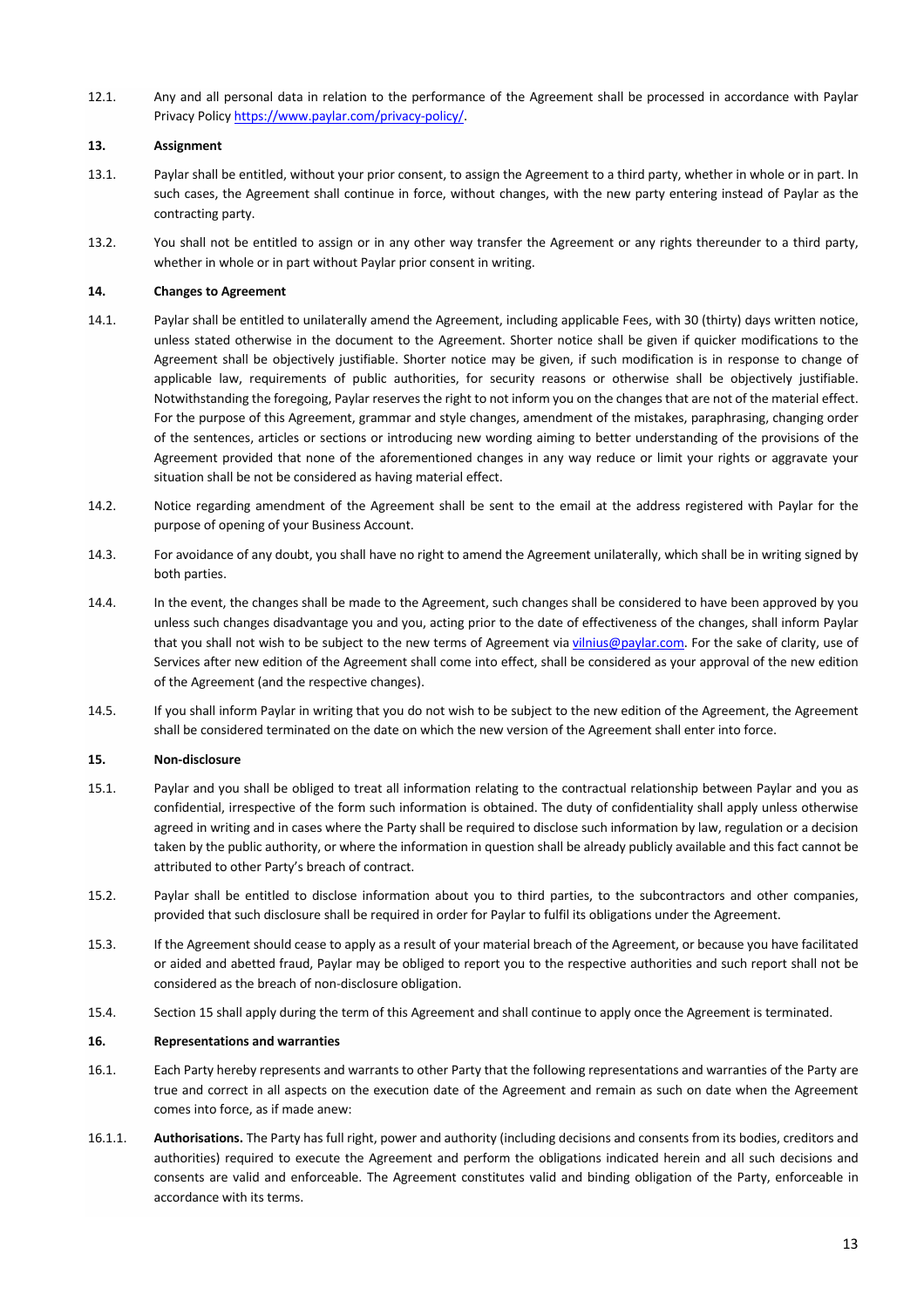- 16.1.2. **Non-conflict.** Neither the execution of the Agreement nor the compliance by the Party with its terms and provisions will conflict with, or result in a breach or violation of any of the terms, conditions and provisions of (i) any permit, consent, decision, judgement, order, decree or ruling of any person, authority, organisation or dispute resolution body, to which the Party is subject; (ii) any transaction or commitment to which the Party is a party; or (iii) any applicable laws or laws of incorporation country;
- 16.1.3. **No proceedings.** There is no claim, action, suit, proceeding, arbitration, investigation or hearing, pending or threatened, by or before any authority or dispute resolution body against the Party that might adversely affect the ability of the Party to perform its obligations under the Agreement;
- 16.1.4. **Capacity.** The Party is (i) a duly established company and is not subject to bankruptcy, restructuring, insolvency, reorganisation, spin-off or liquidation under laws of incorporation country and no such bankruptcy, restructuring, insolvency, reorganisation, spin-off or liquidation is pending or threatened against the Party; or (ii) natural person acting in full capacity.

### **17. Liability**

### 17.1. **Liability, limitation of liability**

- 17.1.1. Notwithstanding any other provisions of these Terms & Conditions that shall discuss the liability of Paylar and limitation of liability, under no circumstances shall Paylar be liable for any specific, indirect or incidental loss, operating losses, consequential damages, claims by third parties and/or lost data, profits, revenue, customers, goodwill or interest in any other circumstance.
- 17.1.2. Notwithstanding the foregoing and without thereby limiting liability, you shall indemnify Paylar for any losses or claims, including claims for damages, and for any complaints, legal proceedings or expenses (including, within reasonable limits, lawyers' fees), including but not limited to any fine or fee imposed on Paylar as a result of your breach of and/or failure to comply with the Agreement and/or all relevant rules, regulations and legislation applicable to you. The foregoing shall apply irrespective of the Agreement being terminated.
- 17.1.3. No limitation of liability shall be applicable if that shall not be allowed under the applicable law.
- 17.1.4. Paylar shall not be held liable for the following:
	- 17.1.4.1. for any Payment and loss in relation to such Payment that resulted from the failure to protect the Personalized Security Features required to access your Business Account and/or authorize Payment Order (irrespective of the reason) or from loss, theft or misappropriate of the Personalized Security Features required to access your Business Account and/or authorize Payment Order or breach into your Business Account for which Paylar is not liable;
	- 17.1.4.2. for late receipt of funds by the payee of the Payment Order if Paylar duly and timely executed the Payment Order;
	- 17.1.4.3. errors, delays, suspension of funds and discrepancies that occurred by third parties beyond Paylar control;
	- 17.1.4.4. breach of any Paylar obligations caused by third parties beyond Paylar control;
	- 17.1.4.5. for any consequences resulting from the termination of the Agreement, suspension of Services or delay of Payment by Paylar if Paylar acted in accordance of the Agreement and applicable law;
	- 17.1.4.6. for breach of the Agreement and/or any and all damages that occurred because of Paylar compliance with the applicable law and/or court order and/or order by other state authorities.
- 17.1.5. Any and all damages shall be suffered by you in relation to unauthorized Payments arising because of failure to:
	- 17.1.5.1. comply with the rules of use of your Personalized Security Features resulting from your wilful misconduct or gross negligence or you are acting unfair;
	- 17.1.5.2. inform Paylar immediately on loss, theft or misappropriate of the Personalized Security Features as soon as practically possible;
	- 17.1.5.3. follow Paylar instructions regarding protection of your Personalized Security Features, shall be borne by you.

#### 17.2. **Force Majeure**

17.2.1. Notwithstanding the foregoing, Paylarshall not be liable for losses incurred as a result of failure to comply with its obligations in connection with circumstances beyond Paylar control. Even in areas where stricter liability rules prevail, Paylar cannot be held responsible for losses incurred as a result of: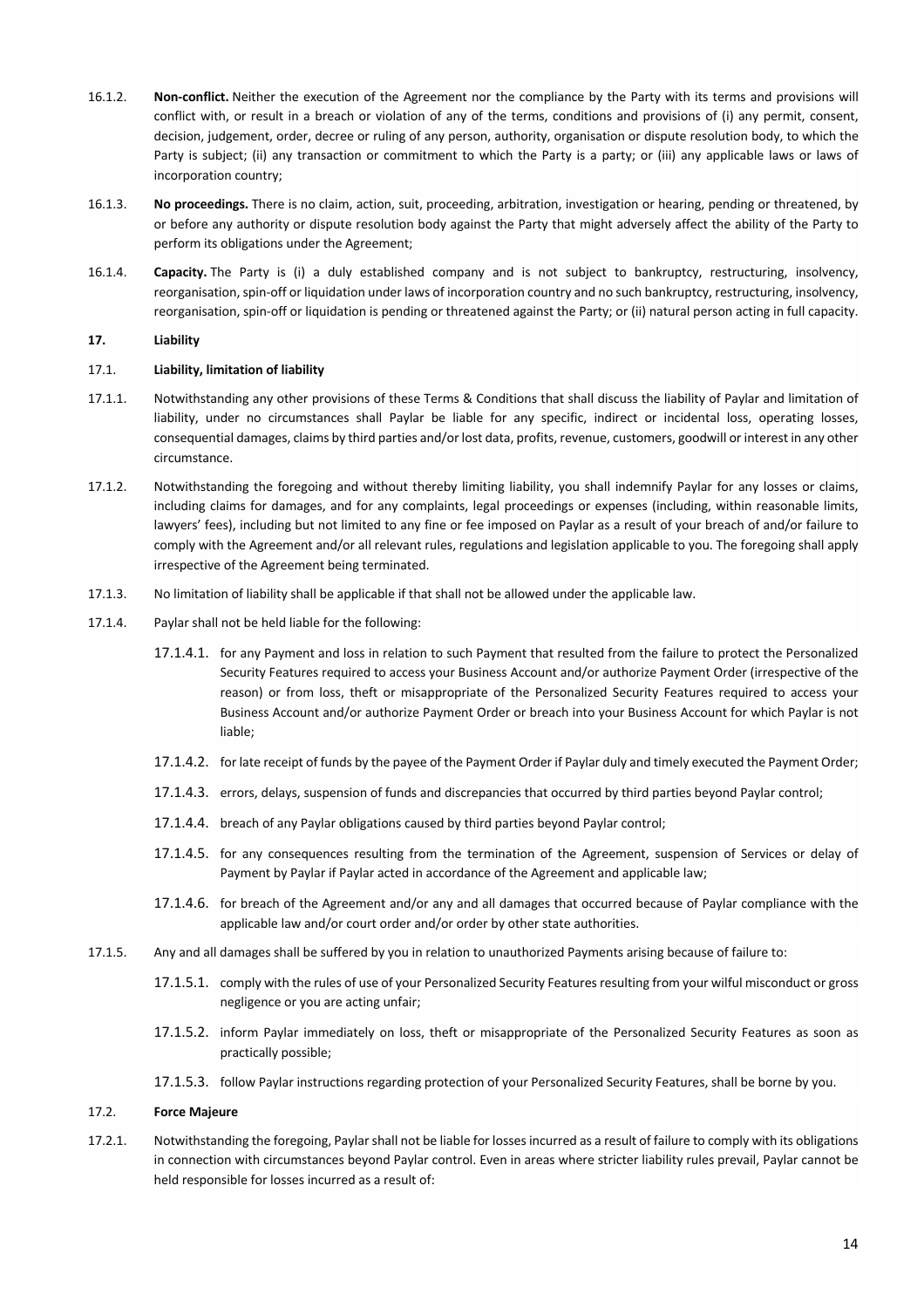- 17.2.1.1. failure of IT systems, inability to access IT access, damage to the data maintained in the IT systems as a result of any of the reasons listed below, irrespective of whether Paylar or a third party is responsible for the operation of such systems,
- 17.2.1.2. a power supply failure or failure in Paylar' telecommunications systems, legislative or administrative interventions, natural disasters, war, revolution, civil unrest, sabotage, terrorism or vandalism (including virus attacks and computer hacking),
- 17.2.1.3. strikes, lockouts, boycotts or blockades, regardless of whether the conflict is directed against or was started by Paylar or by Paylar' organisation, and regardless of the cause of such conflict. The foregoing also applies if the conflict only affects portions of Paylar and other circumstances that are beyond Paylar' control.
- 17.2.2. Paylar exemption from liability in the event of force majeure does not apply if:
	- 17.2.2.1. at the date of the Agreement Paylar should have foreseen the circumstances giving rise to the loss, or if Paylar should have been able to avoid or overcome the cause of the loss or consequences thereof by taking appropriate commercial precautions;
	- 17.2.2.2. the legislation under all circumstances makes Paylar liable for the circumstances giving rise to the loss.

#### **18. Suspension of Business Account**

- 18.1. Paylar shall be entitled to suspend your Business Account in the following cases:
- 18.1.1. You fail to submit to Paylar requested information, data and/or documents within time indicated in such a request;
- 18.1.2. You fail to settle with Paylar in timely and due manner in accordance with the terms and provisions of the Agreement;
- 18.1.3. You have negative balance on your Business Account;
- 18.1.4. Paylar has reasonable doubts regarding origin of the funds on your Business Account;
- 18.1.5. Paylar has reasonable doubts regarding Payment Order (i.e. its reasonability, purpose, legality etc.);
- 18.1.6. Paylar has reasonable grounds to suspect that money laundering or terrorist financing has been or is intended to be carried out via your Business Account;
- 18.1.7. Paylar becomes aware of the theft, loft or misappropriate of Personalized Security Features granting access to your Business Account;
- 18.1.8. Paylar has reasonable ground to believe that your Business Account is being used by other persons rather than you or in addition to you;
- 18.1.9. You use your Business Account in such a way that requires prior approval of Paylar of such way of use;
- 18.1.10. Paylar becomes aware of your bankruptcy or liquidation proceedings;
- 18.1.11. Paylar becomes aware of any other circumstances which may prevent you from proper fulfilment of your obligations under the Agreement;
- 18.1.12. Your use of the Business Account contradicts provisions of the Agreement and/or applicable law; and
- 18.1.13. Paylar is obliged to do so in accordance to the applicable law.
- 18.2. The above list is not exhaustive and Paylarshall be entitled to suspend your use of Services on any other ground if Paylarshall see it necessary to protect your interests and/or Paylar and/or other clients of Paylar. Suspension of use of Services shall be removed once the ground for such limitation shall extinct. In certain cases, depending on the grieve of situation, the above circumstances may result in unilateral termination of the Agreement by Paylar with an immediate effect.
- 18.3. Depending on the reason that led to the suspension, Paylar may explain circumstances in relation to the suspension of your Business Account and respectively provide you with instructions how to cure the situation at hand, unless Paylar shall not be entitled to do so under the applicable law.
- 18.4. Paylar shall not be held responsible for any of your loss or damages suffered by you in relation to suspension on use of Services provided Paylar had a grounded reason to suspend your use of the Services.
- **19. Termination**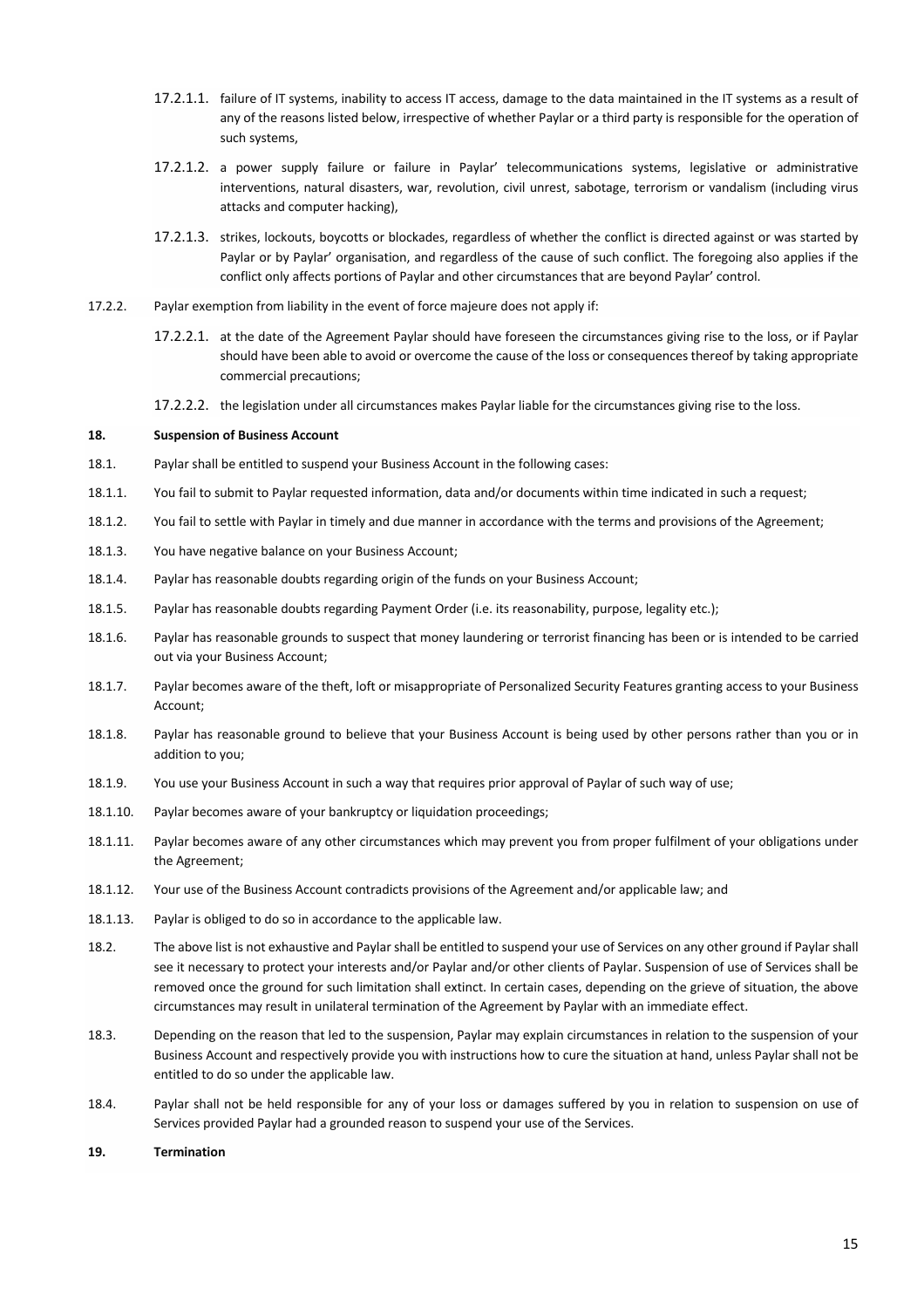- 19.1. The Agreement shall come into effect on its execution and shall remain as such until terminated in accordance with the terms and conditions of the Agreement. These Terms & Conditions will be available on your Business Account during the term of Agreement.
- 19.2. Both Paylar and the Client shall be entitled to terminate the Agreement by servicing a written notice at least 30 (thirty) days in advance.
- 19.3. Paylar shall be entitled, with an immediate effect, to terminate the Agreement if:
- 19.3.1. At the day of the Agreement, you provided inaccurate or incomplete information about you of which Paylar was not and was not able to be aware of and if Paylar was aware of such circumstances to exist before the or on the day of the Agreement, Paylar would have not executed the Agreement;
- 19.3.2. There is a major change in your circumstances, to the extent that if such circumstances existed before the or on the day of the Agreement, the Agreement would have not been executed;
- 19.3.3. You failed to provide information regarding changes after execution of the Agreement;
- 19.3.4. You pose too high risk of money laundering and/or terrorist financing;
- 19.3.5. You are in material breach of the Agreement;
- 19.3.6. No transaction is made on the Business Account for over a period of 6 (six) months;
- 19.3.7. Your breach of the Agreement continues, and such breach is not cured by you within the time limit specified in writing by Paylar;
- 19.3.8. Your activities include illegal or unlawful activities;
- 19.3.9. You become subject to debt collection action or shall be entered in debtors' register;
- 19.3.10. in Paylar opinion, your activities or actions shall be damaging or may damage the image/reputation of Paylar;
- 19.3.11. there is a change in your control or a change in the ownership of more than 25% of your share capital and such change is not acceptable to Paylar;
- 19.3.12. You, your senior management, shareholders or beneficiaries are included in the international financial sanctions and restrictive measures lists or become politically exposed person during the term of this Agreement;
- 19.3.13. You are declared insolvent, become subject to debt relief proceedings, enter into composition proceedings or similar debt relief arrangements, are declared bankrupt, go into liquidation, shall be subject to compulsory winding-up or otherwise cease activities or commence cessation proceedings or enter into restructuring proceedings, unless the estate or you undergoing restructuring is entitled to enter into the Agreement under the applicable legislation, and chooses to do so. At Paylar request, in its judgment, the estate is obliged to decide whether it wishes to enter into the Agreement within 24 hours;
- 19.3.14. Paylar is required to do so in accordance to the applicable law.
- 19.4. In case the Agreement is terminated in accordance with Article 19.3 of the Agreement, termination of the Agreement shall become effective on the 5<sup>th</sup> day following the receipt of the notice regarding termination of the Agreement.
- 19.5. You shall be liable to reimburse any and all Paylar direct and indirect damages and losses that were suffered regarding termination of the Agreement on any of the grounds indicated in Article 19.3.
- 19.6. Upon the notice of the termination of the Agreement, you by logging into your Business Account and following the instructions therein are entitled to transfer the remaining balance to another account prior termination of the Agreement. Paylar undertakes to transfer the balance of funds to another account not later than within 5 (five) Business Days from the authorization of the Payment.
- 19.7. Paylar shall be entitled to deduct from your Business Account amount payable by you to Paylar, state authorities or third parties, any and all outstanding penalties, damages, losses and other amounts that Paylar has suffered or paid due to your fault. Should there were not sufficient funds on your Business Account, you undertake to credit your Business Account with the respective amount of funds without undue delay, however, not later than within 5 (five) Business Days following Paylar request in writing.
- 19.8. In case there is a remaining balance on your Business Account after the termination of your Business Account, Paylar will transfer your remaining balance to Paylar internal account. Closed Account Fee shall be applicable until you request to transfer your remaining balance with Paylar to another account or until the amount of the remaining balance becomes equal to zero.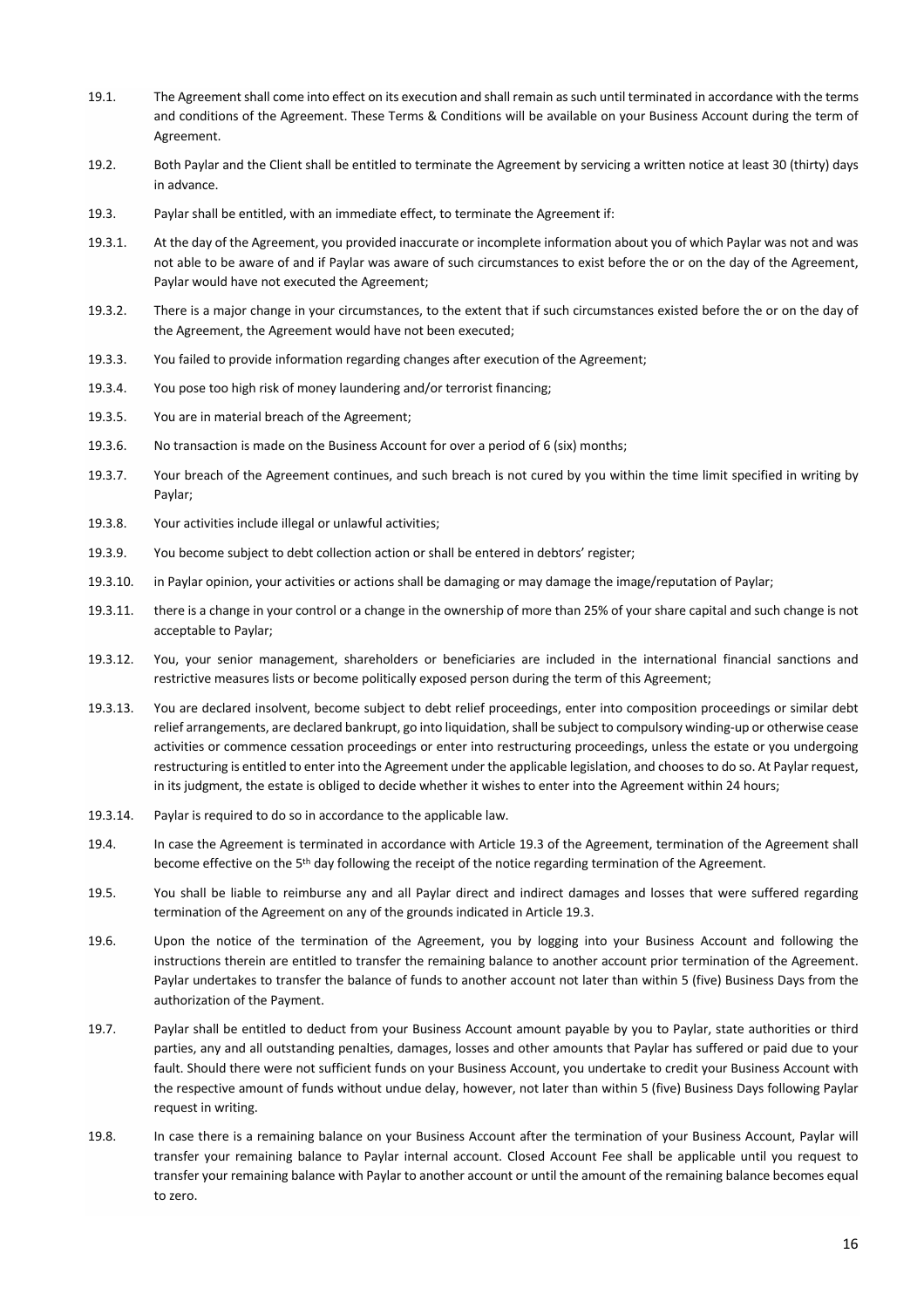- 19.9. You are also entitled to submit a request to Paylar to transfer the balance of funds to another account following the termination of the Agreement. When submitting the request, you shall follow the procedure set in Article 6.3 of these Terms & Conditions. Paylar undertakes to transfer the remaining balance of funds within 5 (five) Business Days to another account following the receipt of your request.
- 19.10. In case Paylar fails to transfer the balance of funds to you due to reasons beyond the control of Paylar, you shall be notified thereof immediately. You shall immediately indicate another account or provide additional information necessary to transfer the balance of funds (execute a Payment).
- 19.11. Termination of the Agreement shall not release you from the proper fulfilment of all liabilities that arose before the termination of the Agreement.
- 19.12. Even if the Agreement is terminated, it shall remain valid in respect of outstanding claims at the time of the Agreement's expiry.

### **20. Notification on Fraud and Security Threats**

- 20.1. In the event of misappropriate of data related to provision of Services, suspected or executed Fraud or Security Threat, you will be informed by Paylar by email at the address registered with Paylar for the purpose of opening of your Business Account, by phone and/or other telecommunication facilities. In order to properly identify you, Paylar may ask you to provide Paylar with the data known to Paylar. In the event, you were informed on Fraud and/or Security Threat by phone call, such phone call shall be recorded. Paylar shall be entitled to suspend the use of your Business Account and execution of your Payment Orders or Payments during the time that Paylarshall require to clarify if there was no Fraud executed and/or Security Threats.
- 20.2. For the purpose of the Agreement, the Fraud shall be defined as:
- 20.2.1. an unauthorized Payment, including, but no limited to resulting from the loss, theft, or misappropriation of the Personalized Security Features or other sensitive payment data, regardless of detectability or root cause;
- 20.2.2. the Payments, Payment Orders which were placed and authorized by you when you acted unfair and was misrepresented, regardless of intent;
- 20.2.3. the Payments executed as a result of you being manipulated.
- 20.3. For the purpose of the Agreement, the Security Threat shall be defined as the risk of inadequate or insufficient internal processes or external events that have or may have a negative impact on the availability, integrity and confidentiality of information and communication technology (ICT) systems and / or payment service information. This includes the risks associated with cyber-attacks or insecurity.

#### **21. Communication**

- 21.1. To communicate with Paylar, you may do so via internal messages logging into your Business Account, calling the Client support center by telephone or via email at the address vilnius@paylar.com or other means, if the Client's authentication is ensured. if you are not able to contact us via internal message (i.e. you are not able to login into your Business Account irrespective of the reason). You will be serviced a reply via internal message or to your email address used to register with Paylar. You are obliged to check your internal messages and email constantly.
- 21.2. All communication will be conducted in English or Lithuanian or any other language, if so is agreed by the Parties.
- 21.3. When the applicable law requires Paylar to provide you with information on a durable medium, Paylar will send you an email to your email address used to register with Paylar.
- 21.4. When the applicable law requires Paylar to communicate with you in a secure way, Paylar may use other secure forms of communication.
- **22. General**
- 22.1. **Language.** The Parties hereby agree that the language of the Agreement shall be English.
- 22.2. **Entire Agreement.** This Agreement shall contain the entire agreement between the Parties hereto with respect to the relationship contemplated herein, and all prior negotiations, representations, agreements and understandings are merged into, extinguished by and completely expressed by it. The Parties shall execute any other instruments or documents or perform any other acts that shall be or may be necessary to effectuate and carry on the purposes set forth in this Agreement.
- 22.3. **Sub-contraction.** Paylar shall be entitled to sub-contract any third party for the purposes of provision the Services under this Agreement. Notwithstanding the foregoing, Paylar shall remain liable to you regarding proper provision of the Services under this Agreement.